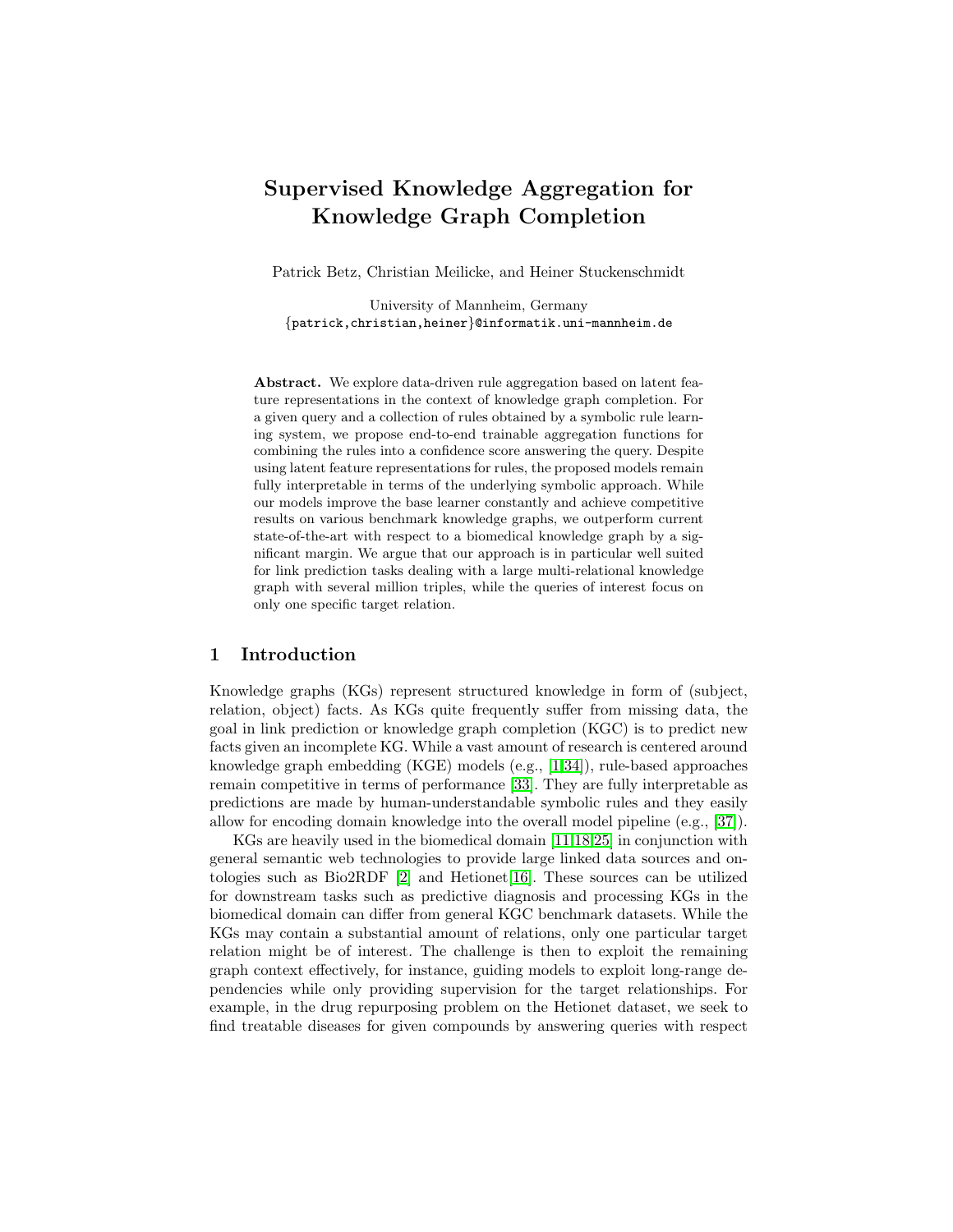to the target relationship Compound-treats-Disease. The remaining relations in the KG such as Compound–binds–Gene or Disease–associates–Gene affect the evaluation scheme of the task only by their usefulness in regard to predicting the target relationship correctly.

KGE models are not interpretable, which is an important aspect in general and has even higher relevance in the biomedical domain. They have shown to perform worse when long-range dependencies need to be utilized [\[19\]](#page-17-4). Path-based methods, on the other hand, are specifically tailored towards utilizing graph context that exceeds one-hop neighbourhoods and indeed, the neuro-symbolic model PoLo [\[18\]](#page-17-1) is shown to be effective on the Hetionet KG. By using reinforcement learning agents are trained to perform policy-based walks and are additionally guided by logical rules. However, the model can only process cyclical rules and it has been shown empirically that more specific types, i.e., rules containing constants, are necessary for achieving results on-par with state-of-the-art models [\[20](#page-17-5)[,21\]](#page-17-6) in the context of KGC.

In this work, we first employ the simple rule learner AnyBURL [\[20,](#page-17-5)[21\]](#page-17-6). We mine knowledge in the form of logical rules from the biomedical KG and find that a simple aggregation baseline already outperforms the current state-of-the-art. We then seek to improve the performance further by improving the aggregation of the mined rules. We formulate the problem as data-driven and aim to learn the aggregation from the training data. We propose a novel aggregator with a strong inductive bias, which we call the sparse aggregator, that generalizes the standard aggregation functions by using latent feature representations. We suggest to train the sparse aggregator by using black-box optimization [\[27,](#page-17-7)[29,](#page-18-3)[32\]](#page-18-4) and directly optimize the mean-rank on the training KG. Furthermore, we propose a simple scaling scheme to reduce the variance of the gradients which improves the performance. Finally, we experiment with a more complex model based on a modified self-attention encoder [\[10\]](#page-16-2), which we call the dense aggregator.

We find that the sparse aggregator improves the base performance of Any-BURL in all our experimental settings and outperforms current state-of-the-art [\[18\]](#page-17-1) on the biomedical KG. We also present results on three standard KG benchmarks, where we achieve competitive results. Finally, we demonstrate that the sparse aggregator remains fully interpretable even though it uses latent feature representations. [1](#page-1-0)

# 2 Related work

A KGE model is specified by a scoring function which outputs raw triple confidences and the models are trained by using likelihood based loss functions such as cross-entropy. A seminal model in the family of translation based models is TransE [\[4\]](#page-16-3). RESCAL [\[26\]](#page-17-8) is based on tensor products and is extended by ComplEx [\[40\]](#page-18-5) towards expressing asymmetric relations. Many alternative KGE models exist, for instance based on convolutional neural networks or graphconvolutions [\[9,](#page-16-4)[41\]](#page-18-6). We refer to the studies in [\[46,](#page-19-0)[33\]](#page-18-1) for a more comprehensive

<span id="page-1-0"></span><sup>&</sup>lt;sup>1</sup> The project repository and code can be found at [this URL.](https://github.com/Nzteb/latent-rules)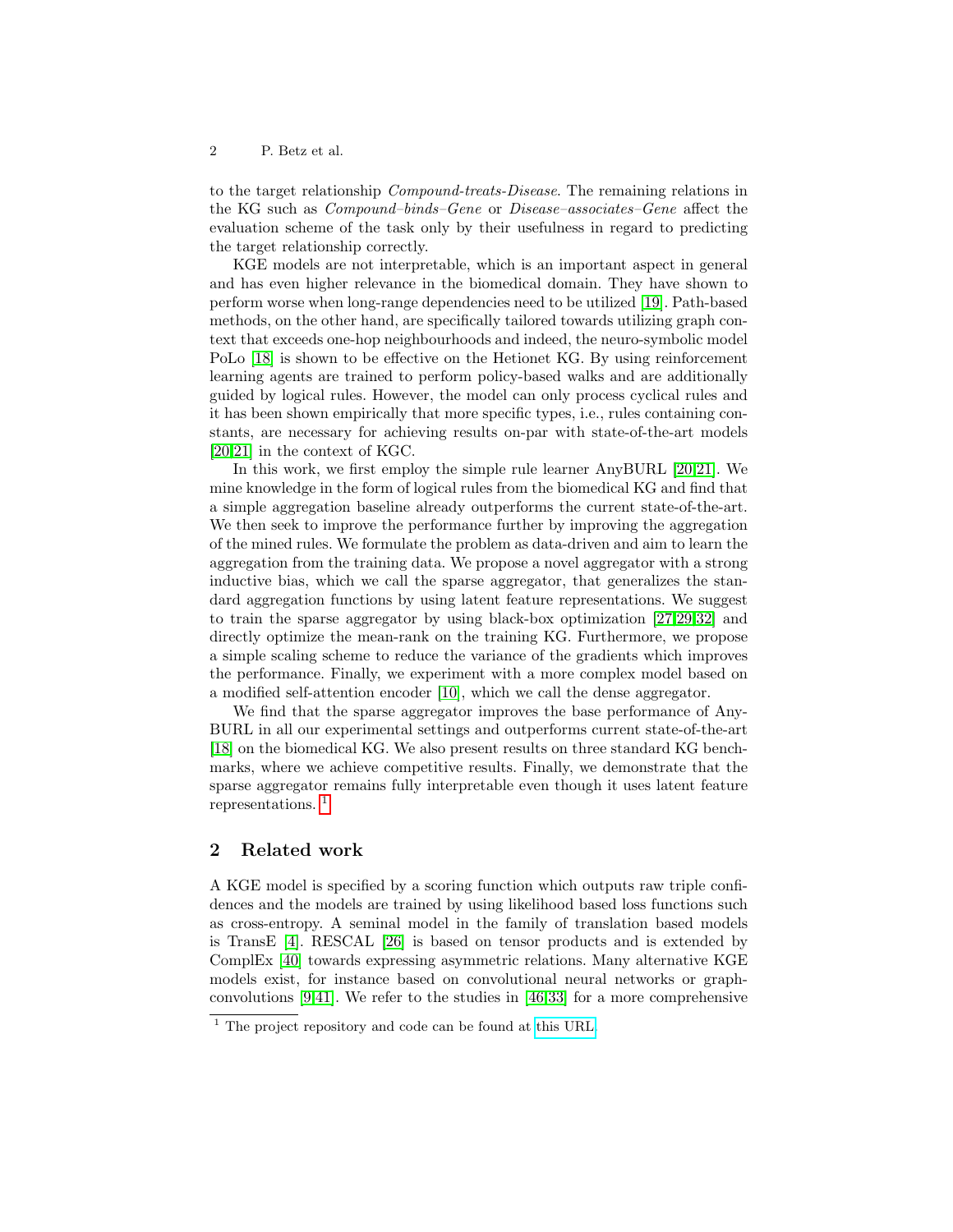overview. KGE models achieve strong performances in the field of KGC and are efficient to use, however, their predictions are in general hard to interpret which can be of specific interest depending on the respective target domain. This gives rise to symbolic learning where predictions can be pinned to humanunderstandable rules.

Symbolic rule learning for larger sized KGs is introduced in [\[13](#page-17-9)[,14\]](#page-17-10) who propose to learn closed connected rules and improved over inductive logic programming systems in terms of scalability and performance. This type of rule learning is outperformed by RuleN [\[22\]](#page-17-11), the predecessor of the AnyBURL system [\[20,](#page-17-5)[21\]](#page-17-6), which achieves results that are competitive to the state-of-the-art in the context of KGC. More recent approaches focus on differentiable rule learning [\[7,](#page-16-5)[45\]](#page-19-1) by representing rules as chained TensorLog [\[7\]](#page-16-5) operators. An unsupervised approach based on the rulesets from AnyBURL is proposed in [\[28\]](#page-17-12). Rules are clustered by calculating the Jaccard index for every possible rule pair. Subsequently, the rules are aggregated using noisy-or aggregation. In the context of multi-modal KGE models, rules are used as features in [\[15\]](#page-17-13) where feature weights are trained jointly in a product-of-experts scoring function consisting of different modalities.

Symbolic representations in form of rules are also used in the context of neurosymbolic learning where the logical inference procedure is relaxed into fuzzy-logic formulations and not only the learning but also the application of rules is made differentiable. In [\[12\]](#page-17-14), forward chaining is formulated to be differentiable and [\[31\]](#page-18-7) relax backward chaining in Prolog by introducing Neural Theorem Provers which are further improved towards efficiency and flexibility in [\[23,](#page-17-15)[24\]](#page-17-16). Please note that these models have not yet shown to be scalable towards KGs with a comparable size as used in this work.

Path-based methods traverse the graph starting from an entity and with sequential transitions to neighbouring nodes. Transitions are made by agents guided by stochastic policies which are learned within a reinforcement learning framework. This is applied to perform triple classification in [\[44\]](#page-18-8) and extended towards query answering in MINERVA [\[8\]](#page-16-6). Finally, PoLo extends these approaches by enabling to inject rules learned by an external system [\[18\]](#page-17-1) or given from domain knowledge and applies the approach to the drug repurposing problem.

# 3 Rule-based Knowledge Graph Completion

#### 3.1 Preliminaries

A KG is a collection of  $(s, p, o)$  triples where s and o are entities while p is a relation. The KG forms a graph with relations represented as directed edges from s to o. In the context of KGC s is also called the head of the triple and o is called its tail. Models for KGC are concerned with predicting missing information in the KG, typically by answering queries of the form  $(s, p, ?)$  and  $(?, p, o)$ . These queries are answered by scoring a set of candidates which allows to derive a ranking. Training a model takes place on a training set  $\mathcal{K}^{train}$  while a validation set and a test set are used for the evaluation. A common form of evaluating KG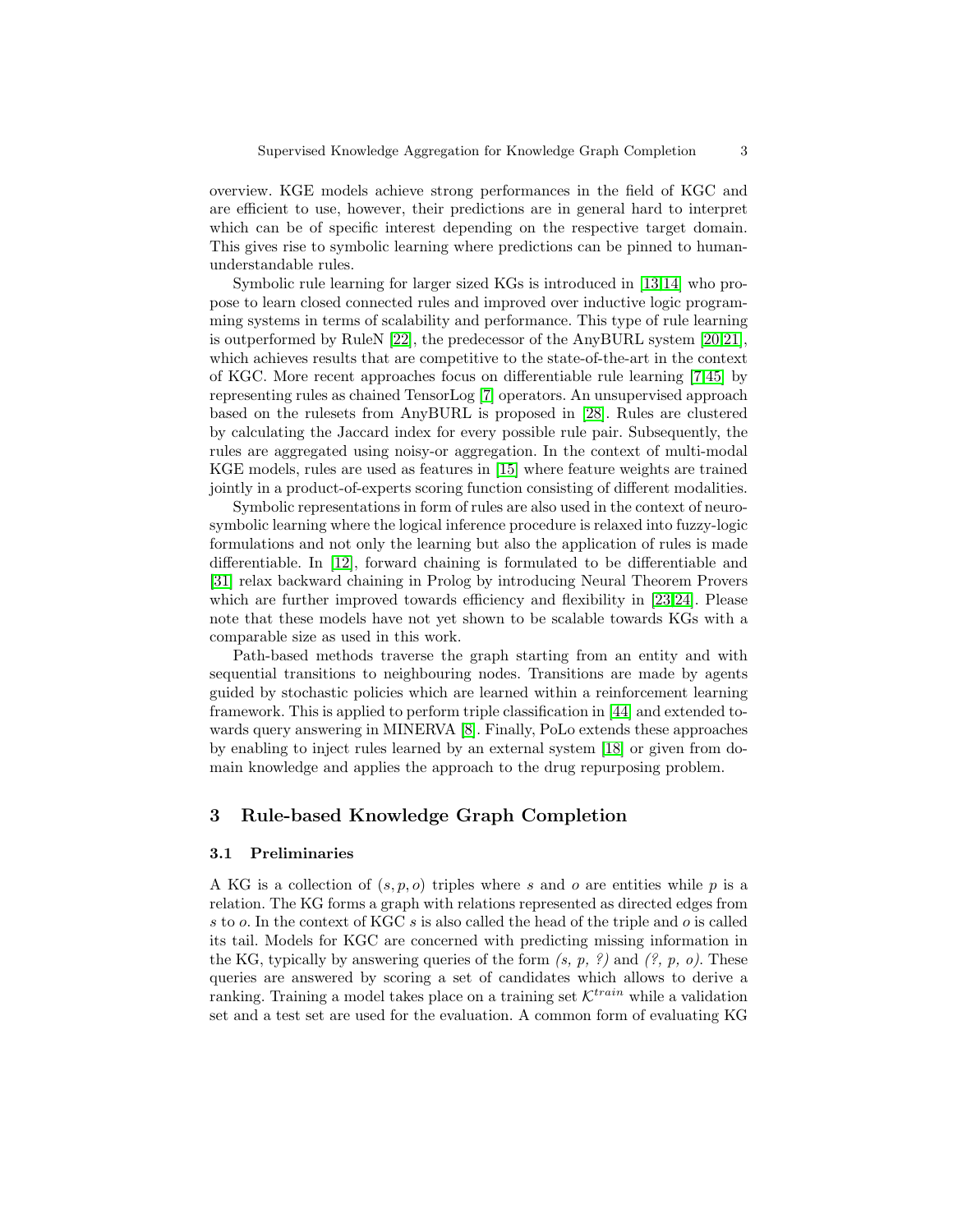models is by calculating ranking based metrics on the respective evaluation set. The joint mean-rank is the average rank a model assigns to the true candidates when forming queries  $(s, p, ?)$  and  $(?, p, o)$  from all triples in the respective evaluation set. The mean reciprocal rank (MRR) takes the inverse  $\frac{1}{rank_i}$  of the ranks and therefore lies in  $[0, 1]$ . The standard procedure is to filter the rankings with known triples from the remaining sets before calculating final ranks [\[4\]](#page-16-3).

## 3.2 AnyBURL

AnyBURL [\[21\]](#page-17-6) is a rule learning approach based on sampling paths from a given knowledge graph. These paths are generalized into rules by replacing constants with variables. The first edge in the path results into the head of the rule and the remaining edges yield the body of the rule. As edges in the graph represent relations a rule is composed of a set of non-grounded or partly grounded triples. AnyBURL is applicable to large datasets and can mine a large number of rules within a short period of time. We abstain from a more detailed description of the learning algorithm and refer to the respective publication. In the following, we briefly review the most relevant rule types AnyBURL learns and demonstrate how they are aggregated to create predictions.

Similar to related approaches, AnyBURL learns closed connected rules [\[14\]](#page-17-10) also termed cyclic rules  $[21]$ . Here cyclic means the head variables X and Y which are connected by the target relation in the head of the rule are also connected via an alternative path represented by the body of the rule. These rules exclusively contain variables and we will give an example from the Hetionet KG in the following. Consider the rule  $CtD(X, Y) \leftarrow P CiC(X, A) \wedge P CiC(A, B) \wedge CtD(B, Y)$ . The rule is mined by AnyBURL and expresses with a certain confidence that a disease Y might be treated (CtD) with compounds which belong to the same pharmacological class (PCiC) as other compounds that are known to treat Y. We define the *confidence* of a rule as the number of body groundings that lead to a true prediction divided by the number of all body groundings estimated on the training data. Further examples for cyclical rules are given by Rule [\(R1\)](#page-4-0) and [\(R2\)](#page-4-1), discussed in Section [4.1.](#page-4-2)

Another rule type is given by acyclic rules with only one variable and constants, i.e., entities in the KG, at the remaining slots. AnyBURL is restricted in its default setting, which we used in our experiments, to learn rules of this type with only one body atom. The rule  $citizen(X, UK) \leftarrow bornIn(X, London)$  is an example. It expresses that someone born in London is (probably) a UK citizen.

## <span id="page-3-1"></span>3.3 Knowledge Aggregation

Let us assume we are given a query  $(s, p, ?),$ <sup>[2](#page-3-0)</sup> a possible candidate answer c, and the set of rules  $R_c := \{r_1, ..., r_k\}$  generating c, hence, all the rules that fired for the candidate. Note that  $R_c$  depends on the particular query but we do not reference this separately for brevity.

<span id="page-3-0"></span><sup>&</sup>lt;sup>2</sup> All derivations throughout the work are equivalent for the head/subject direction.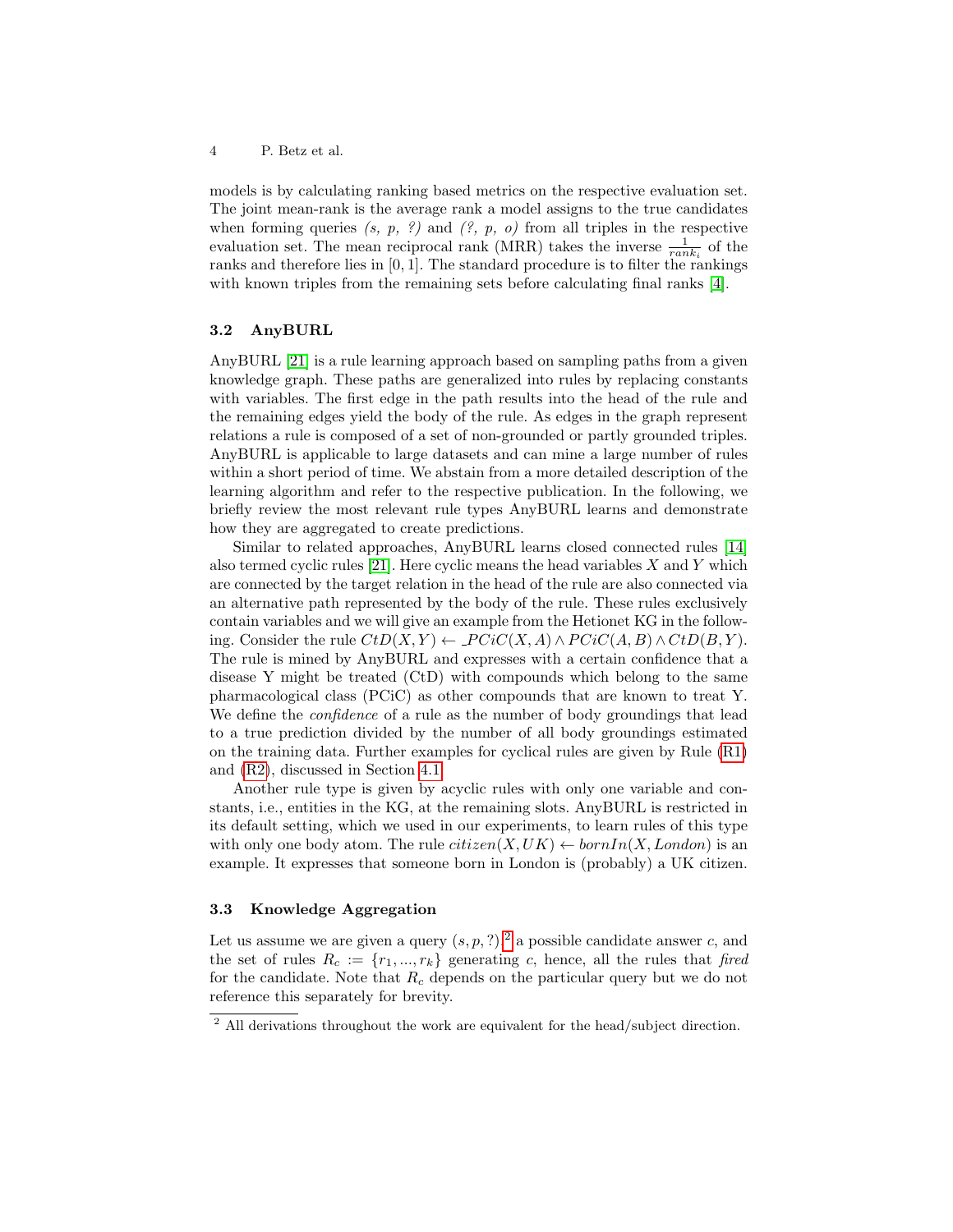The chosen type of rule aggregation defines how the associated rule confidences  $conf(r_1), ..., conf(r_k)$  are aggregated into a score  $\psi$ . This score can be interpreted as the standalone confidence for the candidate representing a true answer or it can be used to generate a ranking in regard to multiple candidate answers to  $(s, p, ?)$ . The default aggregation in AnyBURL is max-aggregation:

$$
\psi_{Max}(c) := \max \{conf(r_1), ..., conf(r_k)\}.
$$
 (1)

Potential ties in a ranking are resolved by comparing the respective candidates by their second strongest rule. Another common aggregation technique, which usually performs worse, is noisy-or aggregation:

<span id="page-4-4"></span><span id="page-4-3"></span>
$$
\psi_{NO}(c) := 1 - \prod_{i=1}^{k} (1 - conf(r_i)).
$$
\n(2)

In terms of restrictiveness, noisy-or and max-aggregation are placed on opposite ends of the spectrum which can be seen easily by comparing equations [\(1\)](#page-4-3) and [\(2\)](#page-4-4). Whereas only one rule determines the final score in max-aggregation, every single rule contributes when choosing noisy-or aggregation. The former is based on the underlying assumption that all rules are fully dependent, while the latter assumes rules to be mutually independent. Both assumptions are clearly wrong. Moreover, the score of noisy-or increases in the number of rules fired, e.g, it also increases when many rules with low confidences are added to the input rule set. These observation inspire the sparse aggregator presented in Section [5.](#page-5-0)

# 4 Supervised Knowledge Aggregation

#### <span id="page-4-2"></span>4.1 Challenges

The full version of AnyBURL mines a large number of rules. For example, on the Hetionet KG it learns more than 40k rules for the target relation. Additionally,  $|R_c|$  can be large, that is, a single candidate for a query might be generated by hundreds of rules which need to be aggregated. Two main additional characteristics cause the difficulty of the aggregation problem: varying rule set cardinalities and rule redundancy.

Different rule set cardinalities. As mentioned above the number of rules that generate a candidate answer, i.e.,  $|R_{c_i}|$  for some candidate  $c_i$ , can be large. However, this may depend strongly on the given candidate and it is also possible that only a few rules fired. This leads to the natural question of how to compare, for instance, a candidate for which only one strong rule fired to another candidate which was generated by multiple rules with lower confidences.

Rule redundancies. Many of the mined rules are dependent in the sense that they fire for similar reasons. When an aggregation method does not take into account these redundancies, it will overestimate the final score whenever multiple similar rules generated a candidate. Let us consider the following two rules:

$$
speaks(A, B) \leftarrow lives(A, C) \land cityOf(C, D) \land hasLanguage(D, B)
$$
 (R1)

<span id="page-4-1"></span><span id="page-4-0"></span>
$$
speaks(A, B) \leftarrow lives(A, C) \land locatedIn(C, D) \land hasLanguage(D, B)
$$
 (R2)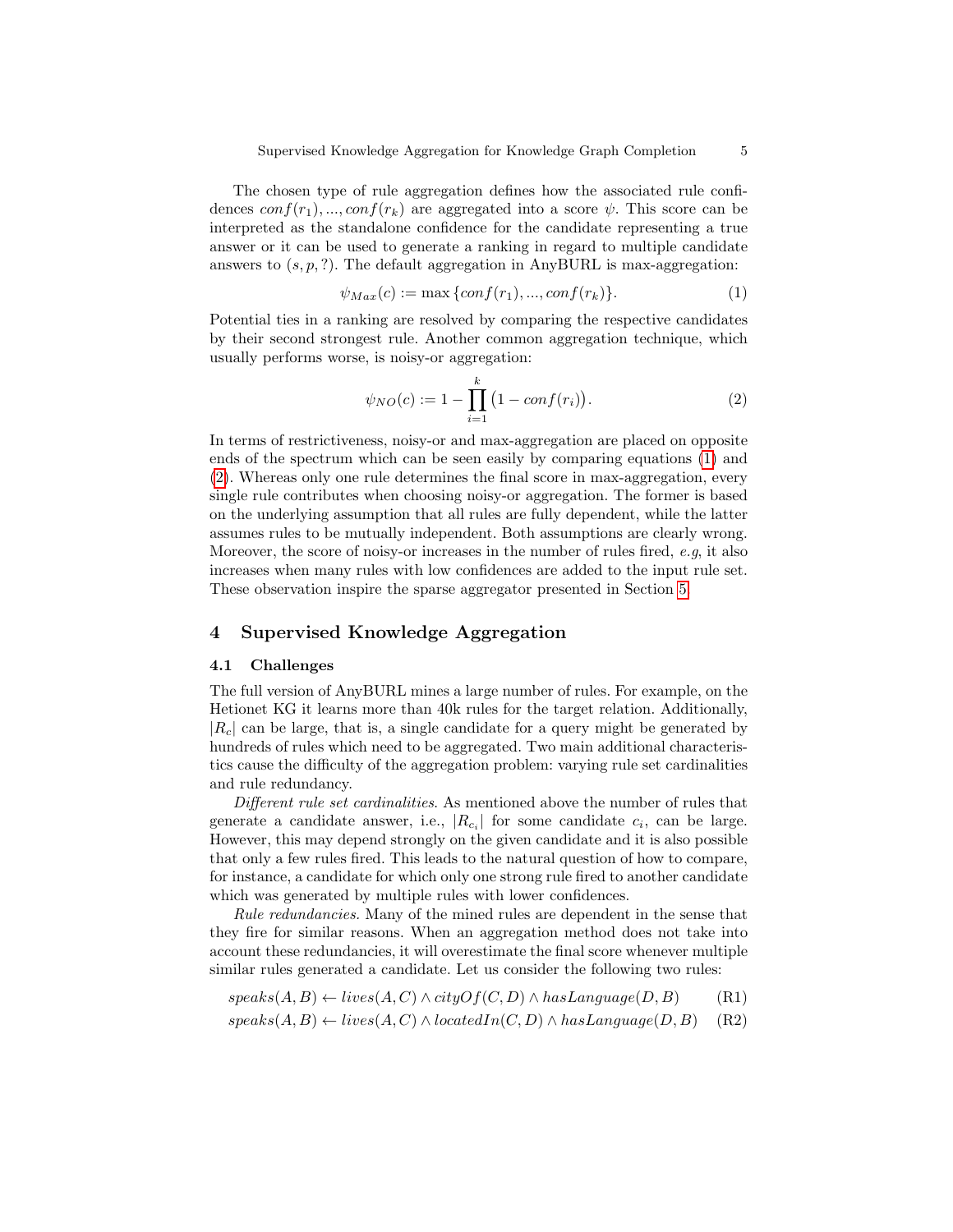While the rules are not identical, they are partly redundant. The second rule does not provide much more additional evidence if we knew already that the first rule generated a candidate. Noisy-or aggregation would simply treat both rules as independent and overestimate the final score, while max-aggregation would ignore one of the rules which might be the better choice in this example. However, ignoring all rules except of the strongest rule will underestimate the final score whenever a candidate is generated by different rules which represent independent knowledge.

Note that often there is no schema available that contains the knowledge that  $cityOf$  is more specific than *locatedIn*, nor can this knowledge be derived from the given knowledge graph which is usually incomplete and noisy. Thus, it is not possible to filter out redundant rules. Moreover, in many cases the dependencies are less clear-cut. Think, for example, about replacing the lives relation by the diedIn relation in Rule [\(R1\)](#page-4-0) or Rule [\(R2\)](#page-4-1).

## 4.2 Supervised Rule Aggregation

We emphasized the challenges of rule aggregation in the last section. The goal of this work is to investigate if a data-driven view that utilizes supervision on the training KG can be beneficial for making a step towards solving the problem. We will introduce a formal perspective in the following paragraph and in the next section the respective aggregation models will be presented.

Given a KG,  $\mathcal{K}^{train} = \{(s_i, p_i, o_i)\}_{i=1}^N$ , let  $\mathcal{S}^p$  be the set of rules that were mined for relation  $p$ , i.e., all rules mined with relation  $p$  in the rule head. Let  $\mathcal{P}(\mathcal{S}^p)$  be the power set. Using the definitions from above, for a query  $(s, p, ?)$ , one possible candidate answer c, and the set of rules  $R_c$  that generated the candidate, we have that  $R_c \in \mathcal{P}(\mathcal{S}^p)$ . For supervised rule aggregation, we seek to learn the parameters  $\Theta$  of an aggregation function  $f_{\Theta}$  with signature  $f_{\Theta} : \mathcal{P}(\mathcal{S}^p) \to \mathbb{R}$  by minimizing a loss criterion  $L(\Theta) := \sum L_{q_j}(\Theta)$  which is the sum of all individual losses for the queries  $q_j$  that can be formed from  $\mathcal{K}^{train}$ .

The aggregation function takes as input the subset of rules  $R_c$  that generated c and outputs a real-valued score which we interpret as the confidence for the candidate being a true answer. In the definition  $f_{\Theta}$  is parameterized globally over relations, however, the question of parameter sharing between relations is a modeling decision and we will argue that it might be beneficial to not share parameters. Furthermore, we will in the following sections inject a strong inductive bias into  $f$  by using the rule confidences as an additional input which we omitted for brevity in the formal treatment above.

# <span id="page-5-0"></span>5 Latent-based Aggregation

When viewing the problem as data-driven, a possibility would be to propositionalize the data, i.e., define a binary feature for every rule which is one if the rule fired for a particular candidate and zero otherwise. We could then train a simple discriminative model on  $\mathcal{K}^{train}$ . However, this model would not take into account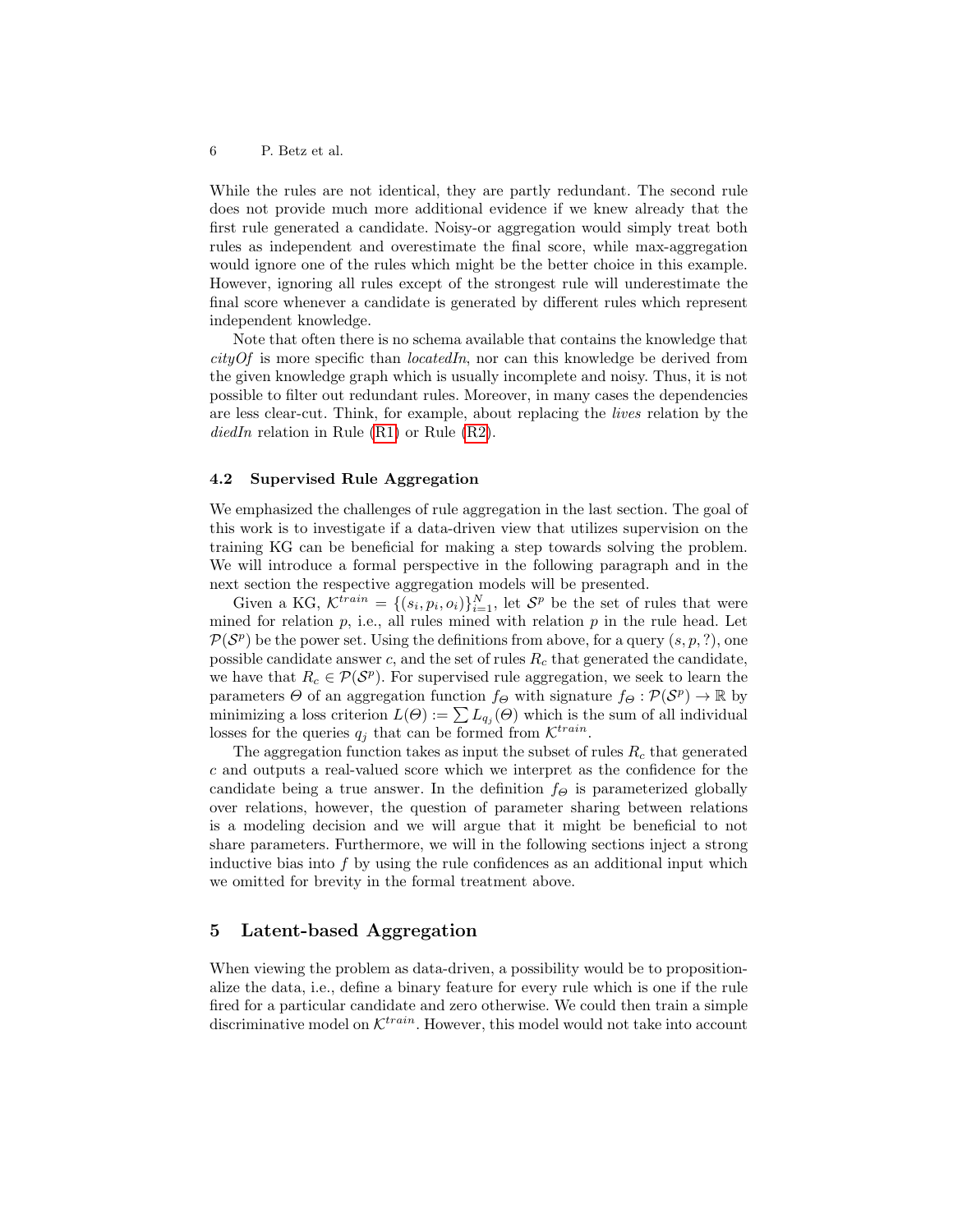rule dependencies and, more importantly, for many relations such as the target relation of the Hetionet KG, the number of rules exceeds the number of triples. Such a model is therefore not applicable as the candidates could be perfectly separated in the feature space without learning anything useful. Therefore, we choose an implicit feature representation over an explicit one by encoding rules with latent representations while assigning a strong inductive bias to our model in form of the rule confidences.

#### 5.1 Sparse Aggregation

The two aggregation techniques introduced in Section [3.3](#page-3-1) make two opposing assumptions which are both permanently violated in the data as we discussed. In the next paragrahs, we present the sparse aggregator which uses more rules for the final confidence calculation than max-aggregation but it uses less rules than noisy-or aggregation while also being able to represent rule redundancies. In fact, when we set the latent input dimensionality to one, we recover maxaggregation wheres a larger dimensionality leads to a behavior closer to noisy-or. Furthermore, our formulation enables to learn the parameters on the KG, i.e., we can utilize the whole training set.

We encode rules with latent feature vectors  $\mathbf{x} \in \mathbb{R}^d$  where d is the dimensionality. For a query  $(s, p, ?)$ , a candidate answer c, and the k rules  $R_c$  that generated the candidate, let  $\mathbf{x}_j \in \mathbb{R}^d$  be the latent representation of rule  $r_j$  and let  $\mathbf{v} \in [0,1]^k$  be the confidence vector of the k rules, i.e.,  $\mathbf{v}_i = conf(r_i)$ . We first normalize the latent vectors with the SoftMax function such that each vector sums to one. Subsequently, we multiply the normalized vectors with the respective rule confidence. Define the normalized vector multiplied with its confidence as

$$
\mathbf{x}_j^* := \text{SoftMax}(\mathbf{x}_j) \cdot \mathbf{v}_j,\tag{3}
$$

where  $\mathbf{v}_j \in [0,1]$  and  $\mathbf{x}_j^* \in [0,1]^d$ . Subsequently, we apply the Max operator over the rules, that is, row-wise over the columns of the stacked matrix  $\mathbf{X}^* \in [0, 1]^{(d,k)}$ 

<span id="page-6-1"></span>
$$
\mathbf{s} := \text{Max}(\mathbf{X}^*),\tag{4}
$$

where  $\mathbf{s} \in [0,1]^d$ , i.e., **s** has the same dimensionality as each of the latent input vectors. It is important to note that only one single rule can contribute to a single entry of s due to the Max operator. Finally, we calculate the final score  $\psi$ for the candidate  $c$  by using the noisy-or product,

$$
\psi(c) := 1 - \prod_{i=1}^{d} (1 - \mathbf{s}_i). \tag{5}
$$

The derived expression for  $\psi$  can be differentiated approximately with respect to the latent features by using automatic differentiation frameworks.[3](#page-6-0) We will now discuss some important properties of this aggregation function.

<span id="page-6-0"></span><sup>&</sup>lt;sup>3</sup> The common gradient approximation for the Max function is, e.g.,  $\nabla max(y_1, y_2)$  = [1,0] for  $y_1 > y_2$  and [0,1] otherwise.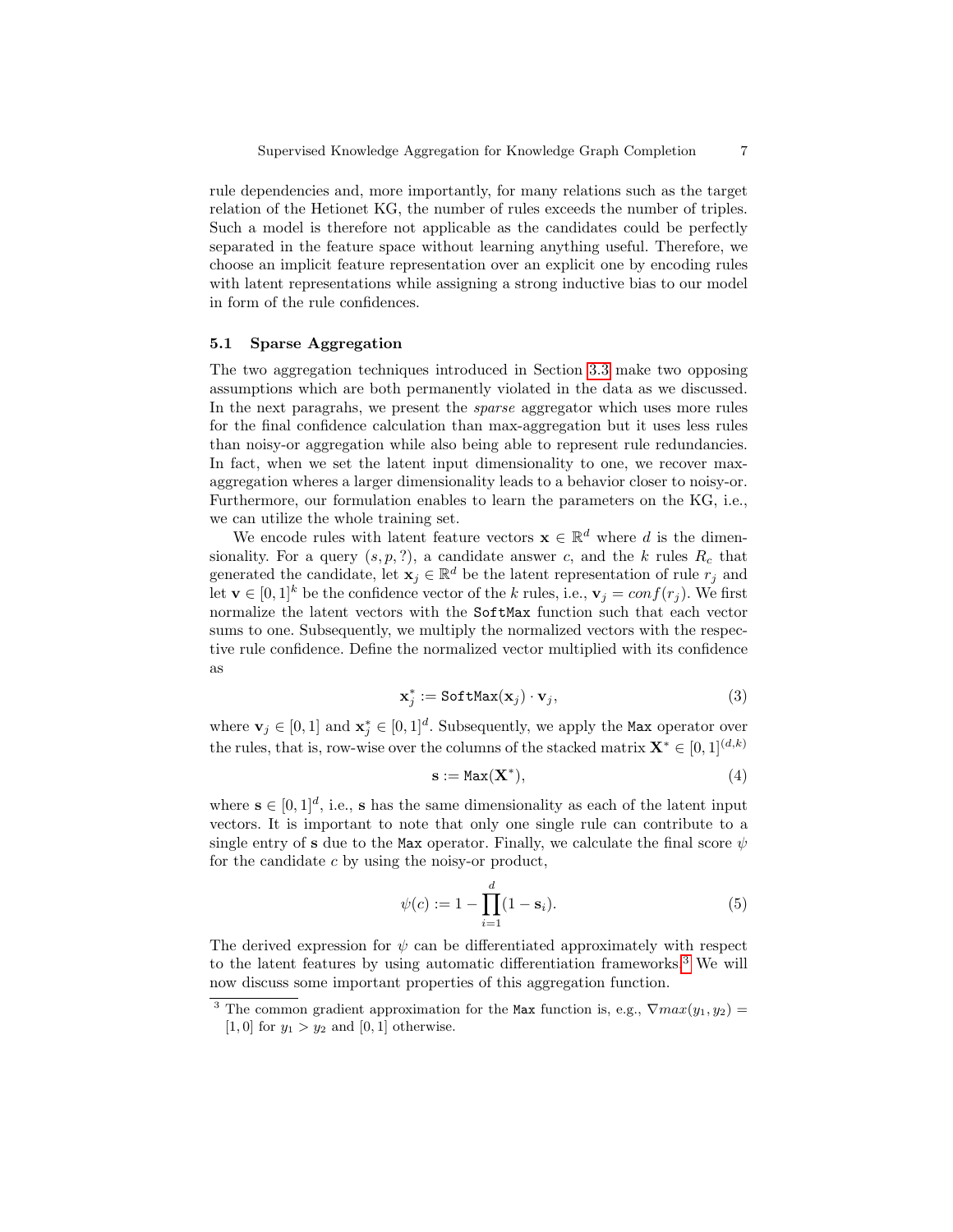At most d rules can contribute to the final score. This follows from the fact that the Max function is taken over rules, i.e., for every row of  $X^*$  only one rule is considered and there exist d rows. We mentioned in the previous sections that hundreds of rules can fire for one candidate, with max-aggregation only regarding one rule and noisy-or aggregation using all the rules for the final score. With the sparse aggregator, we can balance this value by setting d accordingly, for instance, for the Hetionet dataset we set  $d=10$ .

When we set  $d=1$ , we recover simple max-aggregation. To see this, for  $d=1$ we have that  $x_j = 1 \cdot \mathbf{v_j} = conf(r_j)$ , therefore,  $s = max\{conf(r_1), ..., conf(r_k)\}$ with  $\psi(c) = 1 - 1 - \text{conf}(r_{\text{max}}) = \text{conf}(r_{\text{max}})$  where  $r_{\text{max}}$  is the rule with the highest confidence. This property is ensured by the use of the SoftMax function as it normalizes a single value to 1 which would not be the case for alternative functions such as Sigmoid.

Potentially we can recover noisy-or aggregation by setting  $d = |\mathcal{S}^p|$ , and enforcing the matrix of all latent vectors to be the identity matrix, however, the goal is to learn to select a small strong subset of rules for a particular query. In the training stage, we aim to learn the latent representations by optimizing a loss criterion which will be discussed in the next section.

## <span id="page-7-0"></span>5.2 Optimizing Mean-Rank Using Black-Box Optimization

With the sparse aggregator we can easily represent rule redundancies by assigning similar latent features to redundant rules, reducing their joint influence on the score. In general, our model is closer to a discrete model than many machine learning or deep learning models. For instance, the SoftMax normalization restricts the updates of any learning algorithm to be a re-distribution of the rule confidences instead of a clear fitting of the data.

Our choice of supervised machine learning is not for the sake of it. Framing the model as purely discrete would result in an unfeasible search. For instance, only restricting the values to lie within {0, 1} (without the SoftMax) would result in a search space with  $2^{|S^p| \cdot d}$  possible configurations for one relation p.

Fortunately, there exists recent work in machine learning that bridges the gap between continuous and discrete problems such as combinatorial optimization [\[3,](#page-16-7)[27](#page-17-7)[,29\]](#page-18-3). It has been demonstrated that these approaches can be applied to ranking-based metrics as they can be written as combinatorial optimization problems [\[32\]](#page-18-4). Using such a metric suits our problem because the model is not designed to fit the data tightly. Note that also rules with high confidences can fire for candidates which do not exist in the KG. A ranking metric can ignore these possible distortions as soon as the true candidate is ranked relatively high.

To that end, we define the loss criterion  $L(\Theta)$  on the training data to be the mean-rank where  $\Theta$  represents the latent features. For a given query  $q =$  $(s, p, ?)$  on the training data, let  $\psi$  be the vector of scores calculated according to equation [\(5\)](#page-6-1) with  $\psi(c_*)$  being the score for the true candidate  $c_*$ . The remaining scores belong to query candidates  $c_i$  that were generated by at least one rule and  $(s, p, c_i)$  does not appear in  $\mathcal{K}^{train}$ , that is, we exclusively filter with the training set. Note that conceptually these candidates can also be viewed as negative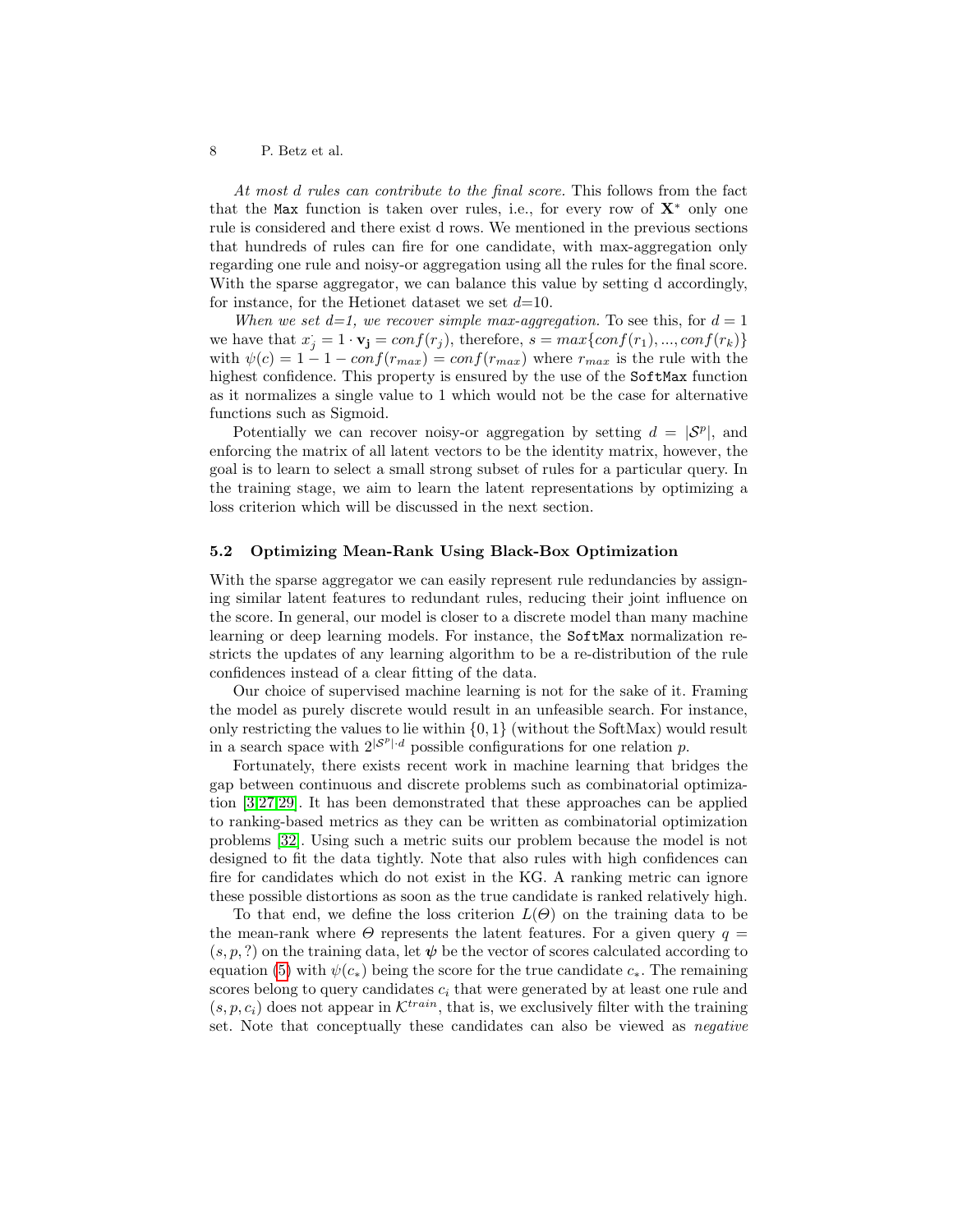examples. We treat the maximum number of these negative candidates, sorted according to their ranking in max-aggregation, as a hyperparameter denoted by top-n. Moreover, let  $rk(\psi)$  be the vector of ranks and define  $rk_{c*}$  to be the rank of the true candidate. The mean-rank of the training data is simply the mean of ranks of the true candidates for the individual queries, therefore, the individual query loss is  $L_q(rk; \Theta) = rk_{c*}$ . For applying gradient-based optimization, we need to calculate  $\frac{dL_q}{d\Theta}$ . From the chain rule, we obtain

<span id="page-8-0"></span>
$$
\frac{dL_q}{d\Theta} = \frac{d\psi}{d\Theta} \frac{dL_q}{d\psi},\tag{6}
$$

where  $\frac{d\psi}{d\Theta}$  can directly be calculated using auto-differentiation libraries as mentioned in the previous section. For  $\frac{dL_q}{d\psi}$  we use black-box differentiation according to [\[32\]](#page-18-4) and calculate

$$
\frac{dL_q}{d\psi} = -\frac{1}{\lambda} \bigg[ \boldsymbol{rk}(\psi) - \boldsymbol{rk}\big(\psi + \lambda \cdot \frac{dL_q}{d\boldsymbol{rk}}\big) \bigg],\tag{7}
$$

where  $\frac{dL_q}{d\mathbf{r}k}$  is a vector which is one at the entry of the true candidate and zero otherwise which follows from the definition of the query loss above. In practice during the forward pass, we obtain the scores  $\psi$  for the query and calculate the ranks. Subsequently, in the backward pass, the scores are perturbed to  $\psi' =$  $\psi + \lambda \cdot \frac{dL_q}{drk}$  and the new ranks are calculated leading to [\(7\)](#page-8-0).

Consider the inner expression  $r k(\psi) - r k(\psi')$  in equation [\(7\)](#page-8-0) and let us only focus on the entry of the true candidate. Let's assume its rank is  $#50$ before and #1 after the perturbation. Then we obtain  $-\frac{49}{\lambda}$  which is in absolute terms magnitudes stronger compared to a case where the true candidate only improved by a few ranks. We seek to reduce this variance by scaling the gradient in accordance to the true candidate, in particular we compute

$$
\frac{dL_q}{d\psi} = -\frac{1}{\lambda} \left[ r\mathbf{k}(\psi) - r\mathbf{k}(\psi') \right] \frac{1}{rk_{c*} - 1},\tag{8}
$$

that is, we track the rank of the true candiate and scale the gradient with a proportional factor. This ensures a constant signal strength independent of the original position, for instance, in the example above we obtain  $-\frac{49}{\lambda} \frac{1}{50-1} = -\frac{1}{\lambda}$ .

#### <span id="page-8-1"></span>5.3 Dense Aggregation

In the previous sections, we presented a data-driven perspective on knowledge aggregation and proposed a model based on latent features which has a strong inductive bias. We can relax this restriction and exploit the fact that language model architectures (e.g. [\[10,](#page-16-2)[17](#page-17-17)[,42\]](#page-18-9)) are well calibrated for processing latent representations. In particular, we use a self-attention based architecture [\[10\]](#page-16-2) that processes the input representations and outputs real-valued query confidences.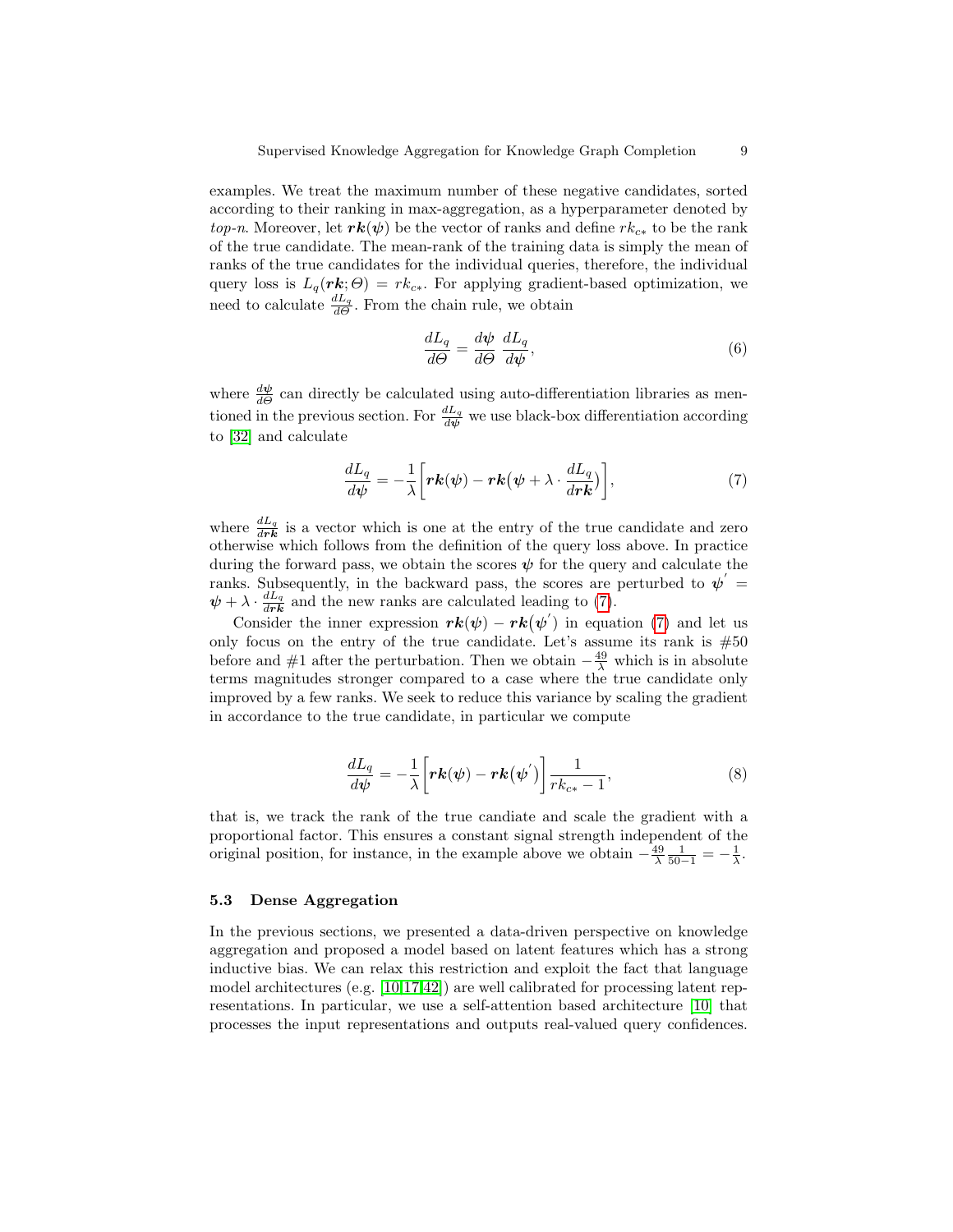When dropping positional encodings, self-attention based architectures can be applied off-the-shelf on item set problems with varying input lengths.

Precisely, we use a slightly modified version of the PyTorch implementation of the BERT encoder [\[10\]](#page-16-2). The latent inputs  $\{x_1, ..., x_k\}$  are fed into the encoder receiving the hidden representations  $\{h_1, ..., h_k\}$  with same dimensionality. The modification that we implement affects how the self-attention is applied. We sort the inputs according to the rule confidences and we let the  $j$ 'th rule only attend to the  $j - 1$  rules with higher confidence. This reduces the possible distraction that can be caused from many weak input rules towards the high-confident rules. For the aggregation, we use simple average pooling on the hidden representations and feed the resulting vector into a fully connected linear layer which outputs one final score. The aggregator is termed dense aggregator as every rule in the input set contributes to the final score.

The model is expensive to train and, on average, it is inferior to the sparse aggregator in terms of performance although we were not able to explore a large part of the hyperparameter space due to runtime considerations. The model is also not practical in more general terms, however, we are merely interested in the question if this model can learn specific aspects of the data which are hidden from the other models. To investigate this, we evaluate a joint model of the sparse and dense aggregators. We tune weights  $\beta_{sparse}$  and  $\beta_{dense} = 1 - \beta_{sparse}$  per relation and direction on the validation set for discovering potential differences between the two models. To make sure that these differences are significant, we restrict  $\beta_{sparse}$  to lie in  $\{0,1\}$ . This setting will be denoted by D+S in the experimental section. It is not applicable to Hetionet where only one target relation exists.

## 6 Experiments

In the following we describe experiments for a specific biomedical KG and three benchmark KGs commonly used in the field of KGC. We are mainly interested in the question how our learnable aggregation compares to baseline aggregation functions and to other models that have a similar degree of explainability.

#### 6.1 Datasets

The Hetionet network combines knowledge from a large amount of biomedical studies into a KG containing 47k typed entities and 2.24 million triples with 24 possible relations [\[16\]](#page-17-3). We focus on the task of drug repurposing, i.e., finding new use cases for existing compounds. In the Hetionet KG this is expressed by answering queries of the form  $CtD(X, ?)$  where the relation  $CtD$  means Compoundtreats-Disease. It is discussed in [\[18\]](#page-17-1) that Hetionet significantly differs from other benchmark KG's, for instance exhibiting a higher average node degree. Moreover, while the dataset is of considerable size, the target relationship appears in only 755 facts which highlights the challenge of exploiting graph context without having strong supervision. We use the train, valid, and test splits according to the public documentation of [\[18\]](#page-17-1).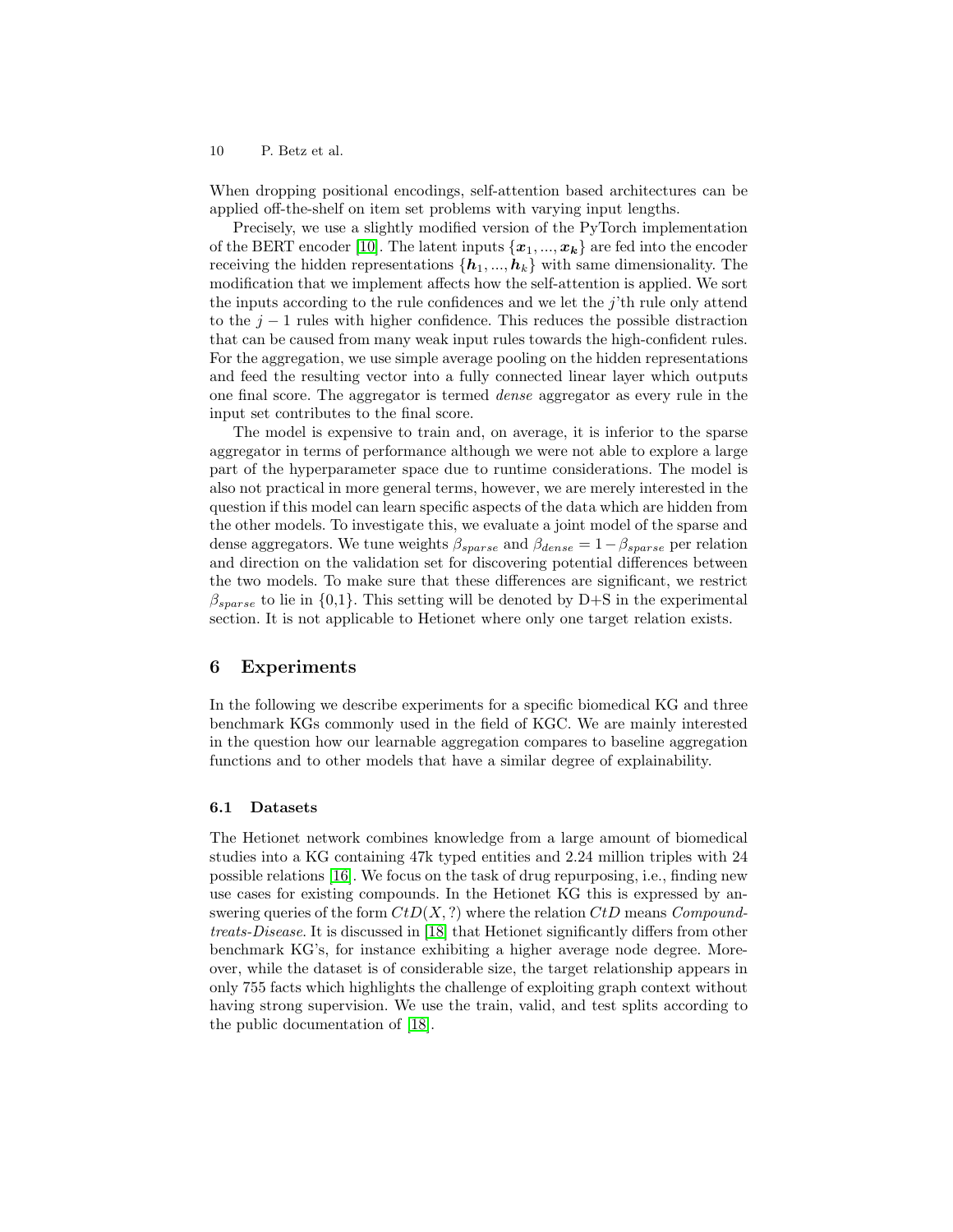| Dataset     | Entities | Relations | <b>Triples</b> |
|-------------|----------|-----------|----------------|
| Hetionet    | 47,031   | 24        | 2,250,197      |
| FB15k-237   | 14,505   | 237       | 310,116        |
| <b>WNRR</b> | 40,559   | 11        | 93,003         |
| $CoDEx-M$   | 17,050   | 51        | 206,205        |

<span id="page-10-0"></span>Table 1. Summary statistics.

We further evaluate our approach on three general benchmark KGs. FB15k-237 [\[39\]](#page-18-10) and WNRR [\[9\]](#page-16-4) are frequently used in the field of KGC and Codex-M was designed with the goal to be more challenging than previous benchmarks [\[36\]](#page-18-11). For these datasets we use the common train, valid, and test splits. Table [1](#page-10-0) shows summary statistics for the KGs.

### 6.2 Experimental Settings

For the Hetionet KG we mostly focus on the comparisons in [\[18\]](#page-17-1). That is, we compare to the interpretable models PoLo [\[18\]](#page-17-1), MINERVA [\[8\]](#page-16-6), and pLogicNet [\[30\]](#page-18-12) and we also include the KGE results presented in [\[18\]](#page-17-1) for the models TransE [\[4\]](#page-16-3), ComplEx [\[40\]](#page-18-5), ConvE [\[9\]](#page-16-4) and RESCAL [\[26\]](#page-17-8). Furthermore, we include the HittER [\[6\]](#page-16-8) no-context model implementation of the libKGE library for which we run the hyperparameter search provided by the library with 15 trials. We also include the RotatE [\[38\]](#page-18-13) results from the TorchDrug library.

For the remaining KGs we additionally add the rule-based methods DRUM [\[35\]](#page-18-14) and Neural-LP [\[45\]](#page-19-1) if results are available. We abstain from a comprehensive comparison against KGE but we include the results from the official libKGE library and the underlying work about training KGE models [\[5,](#page-16-9)[34\]](#page-18-0) to put our approach in the context of strong KGE models trained under a well-tested and unified codebase. Moreover, the results for  $HittER_{nc}$  are based on [\[19\]](#page-17-4) and we also add the results of the recent model  $M^2GNN$  proposed in [\[43\]](#page-18-15).

For all the datasets, we mine rules on the training splits of the KGs using AnyBURL and subsequently we learn the aggregation functions on the same training sets while utilizing the valid sets for hyperparameter search and early stopping. We train the sparse aggregator on the mean-rank on the training data using the scaled gradients. The dense aggregator is trained on a standard crossentropy loss, i.e., maximizing the likelihood of the training data while using negative examples. The sparse aggregator does not share parameters between relations, that is, queries for different relations can be treated independently and hyperparameters could be searched relation-wise. For the sake of simplicity, we train the model globally, however, we save checkpoints per epoch and pick for every relation in head and tail direction the checkpoint that results in the highest MRR on the valid set. For the Hetionet KG this is not necessary as only one target relation exists and only tails are predicted. Hyperparameter configurations and further training details can be found in Appendix [A.](#page-15-0)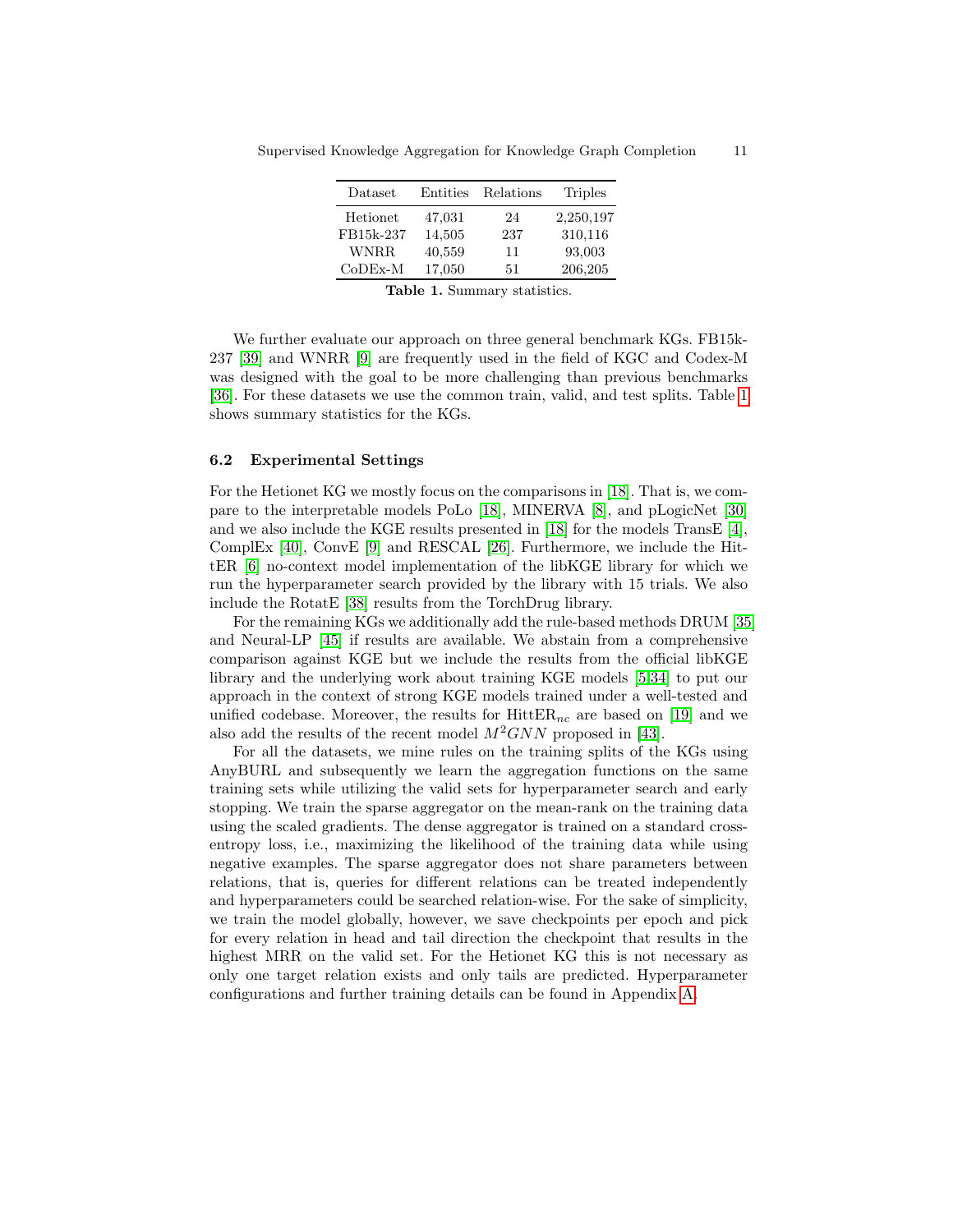<span id="page-11-0"></span>

| Approach               | h@1   | h@3   | h@10  | MRR.  |
|------------------------|-------|-------|-------|-------|
| Trans $E[4]$           | 0.099 | 0.199 | 0.444 | 0.205 |
| $ComplEx$ [40]         | 0.152 | 0.285 | 0.470 | 0.250 |
| ConvE[9]               | 0.100 | 0.225 | 0.318 | 0.180 |
| RESCAL <sup>[26]</sup> | 0.106 | 0.166 | 0.377 | 0.187 |
| $HittER_{nc}$          | 0.316 | 0.517 | 0.740 | 0.453 |
| <b>RotatE</b>          | 0.185 | 0.282 | 0.403 | 0.257 |
| $CompGCN$ [41]         | 0.172 | 0.318 | 0.543 | 0.292 |
| pLogicNet [30]         | 0.225 | 0.364 | 0.523 | 0.333 |
| MINERVA[8]             | 0.264 | 0.409 | 0.593 | 0.370 |
| PoLo $[18]$            | 0.314 | 0.428 | 0.609 | 0.402 |
| PoLo (pruned)          | 0.337 | 0.470 | 0.641 | 0.430 |
| Max                    | 0.272 | 0.444 | 0.642 | 0.398 |
| Noisy-or               | 0.377 | 0.509 | 0.642 | 0.472 |
| Dense                  | 0.306 | 0.514 | 0.701 | 0.441 |
| Sparse                 | 0.380 | 0.525 | 0.694 | 0.490 |

Table 2. Filtered MRR in tail direction for Hetionet. The results for the learnable aggregators are averages over 5 runs. The first, middle and last part represents embeddingbased models, interpretable models, and the results of this work, respectively.

## 6.3 Results

Table [2](#page-11-0) shows results on the test set for the filtered MRR and filtered hits@k in tail direction for the drug repurposing problem and Table [3](#page-12-0) shows results for the test sets of the joint MRR and joint hits@k on the remaining datasets.

On the Hetionet dataset, the sparse aggregator improves the recent state-ofthe-art [\[18\]](#page-17-1) of the interpretable models by 4.3, 5.5, 5.3, and 6 percentage points for the metrics hits@1, hits@3, hits@10, and MRR, respectively. Interestingly, the noisy-or baseline already outperforms the state-of-the-art by a significant margin. Noteworthy, the sparse aggregator improves AnyBURL's max-aggregation by 9.2 percentage points for the MRR and shows improvements of 1.8 percentage points over noisy-or. The dense aggregator, on the other hand, performs significantly worse except for the hits@10 metric. Despite outperforming the previous models, it does not improve over the noisy-or baseline.

For the remaining datasets the sparse aggregator outperforms the interpretable methods and improves over the best AnyBURL baseline (note that noisy-or performs rather poor on these datasets) in all settings although the improvement is only marginal for the WNRR dataset. However, improvements of 2.3 percentage points on FB15k-237 and 2 percentage points on Codex-m are considered to be quite substantial in the KGC literature. Interestingly, the setting D+S which is explained in Section [5.3](#page-8-1) achieves strong results on WNRR and Codex-M. This suggests that, despite being inferior overall, the dense aggregator captured some aspects of the data which are hidden from the sparse aggregator. We investigated this further and found that the dense aggregator is sensitive to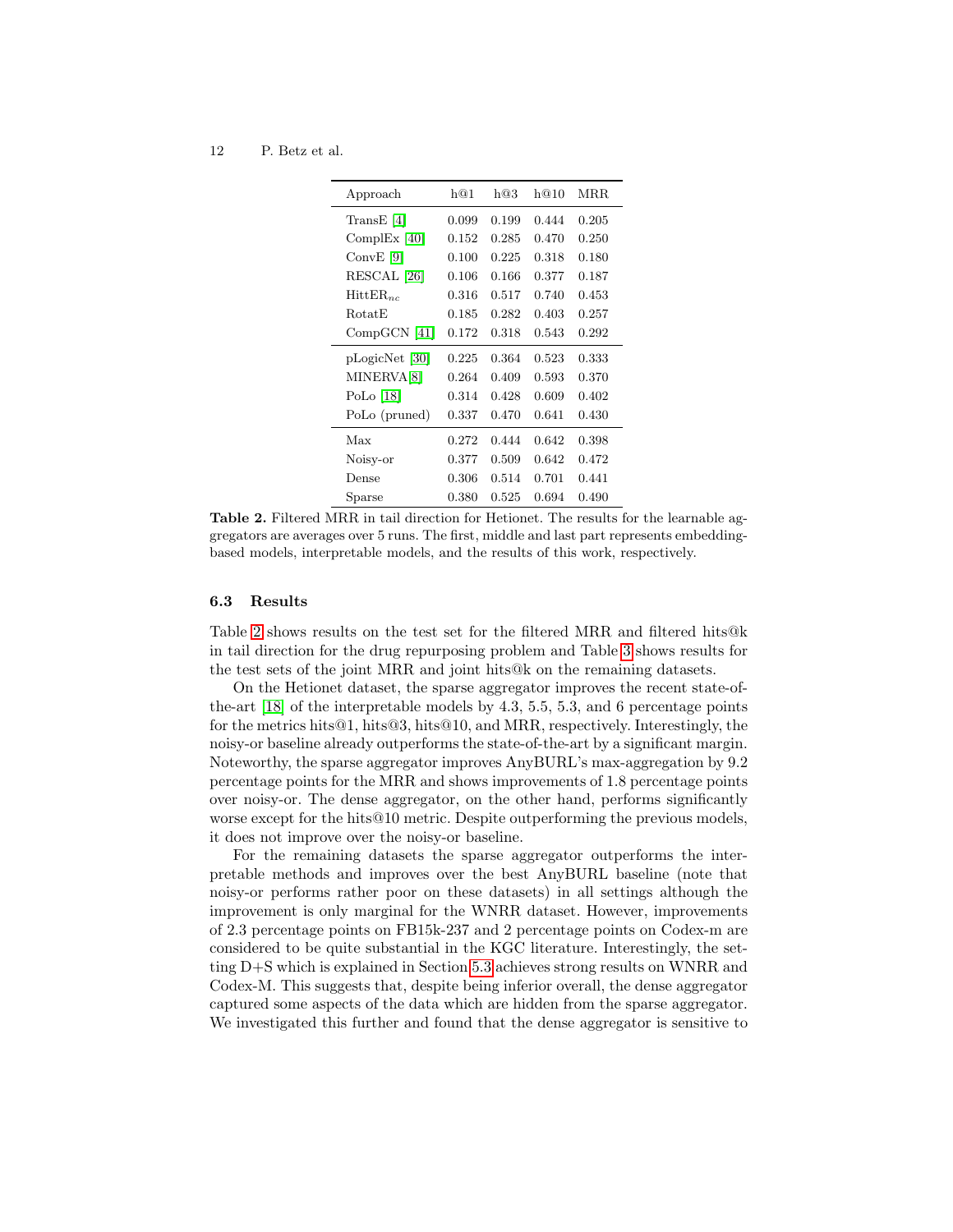Supervised Knowledge Aggregation for Knowledge Graph Completion 13

|                  | FB15k-237                |       |            | WNRR  |       | $\mathrm{Codex}\text{-}\mathrm{M}$ |       |       |            |
|------------------|--------------------------|-------|------------|-------|-------|------------------------------------|-------|-------|------------|
| Approach         | h@1                      | h@10  | <b>MRR</b> | h@1   | h@10  | <b>MRR</b>                         | h@1   | h@10  | <b>MRR</b> |
| TransE           | 0.221                    | 0.497 | 0.312      | 0.053 | 0.520 | 0.228                              | 0.223 | 0.454 | 0.303      |
| ComplEx          | 0.253                    | 0.536 | 0.347      | 0.438 | 0.547 | 0.475                              | 0.262 | 0.476 | 0.337      |
| ConvE            | 0.248                    | 0.521 | 0.338      | 0.411 | 0.505 | 0.442                              | 0.239 | 0.464 | 0.318      |
| <b>RESCAL</b>    | 0.263                    | 0.541 | 0.355      | 0.439 | 0.517 | 0.467                              | 0.244 | 0.456 | 0.317      |
| $HittER_{nc}$    | 0.268                    | 0.549 | 0.361      | 0.437 | 0.531 | 0.469                              | 0.262 | 0.486 | 0.339      |
| <b>RotatE</b>    | 0.240                    | 0.522 | 0.333      | 0.439 | 0.553 | 0.478                              |       |       | ۰          |
| $M^2 GNN$        | 0.275                    | 0.565 | 0.362      | 0.444 | 0.572 | 0.485                              |       |       | -          |
| pLogicNet        | 0.237                    | 0.524 | 0.332      | 0.398 | 0.537 | 0.441                              |       |       |            |
| <b>MINERVA</b>   | 0.217                    | 0.456 | 0.293      | 0.413 | 0.513 | 0.448                              |       |       |            |
| <b>DRUM</b> [35] | 0.255                    | 0.516 | 0.343      | 0.425 | 0.586 | 0.486                              |       |       |            |
| Neural-LP [45]   | $\overline{\phantom{a}}$ | 0.362 | 0.240      | 0.371 | 0.566 | 0.435                              | ۰     |       |            |
| Max              | 0.246                    | 0.506 | 0.331      | 0.457 | 0.572 | 0.497                              | 0.247 | 0.450 | 0.316      |
| Noisy-or         | 0.247                    | 0.494 | 0.329      | 0.391 | 0.559 | 0.446                              | 0.218 | 0.427 | 0.289      |
| Dense            | 0.245                    | 0.510 | 0.335      | 0.466 | 0.587 | 0.507                              | 0.261 | 0.465 | 0.331      |
| Sparse           | 0.266                    | 0.526 | 0.352      | 0.459 | 0.574 | 0.499                              | 0.266 | 0.467 | 0.335      |
| $D + S$          | 0.267                    | 0.527 | 0.354      | 0.469 | 0.593 | 0.511                              | 0.273 | 0.476 | 0.342      |

Table 3. Results for FB15k-237, WNRR and Codex-M for the joint filtered MRR. The first, middle and last part of the table represents embedding-based models, interpretable models, and the results of this work, respectively. The results for Dense and Sparse are averages over 3 runs.

negative signals. For instance, when adding rules with low confidences to an input set, the score of the dense aggregator might decrease. This behavior cannot be expressed by the sparse aggregator or the presented baselines which might open up interesting further directions.

Finally, Figures [1](#page-13-0) and [2](#page-13-1) compare the sparse aggregator under different training settings. Figure [1](#page-13-0) shows test results for five runs on Hetionet when using the scaled gradients proposed in Section [5](#page-5-0) and the default formulation. Training with the scaled gradients leads to lower variance and higher average performance. Figure [2](#page-13-1) compares mean-rank training with using a standard cross-entropy loss on Codex-M.

# 7 Interpretability

In the following we discuss an example for a query where the sparse aggregator generates a ranking that differs significantly from the ranking suggested by the rule with the highest confidence. Moreover, in contrast to noisy-or where all rules that fired contribute to the score, by setting  $d=10$  our model selects a compact subset of 10 rules of which we can further pick the ones with the highest impact. This procedure also resembles how a potential user can interact with the aggregation system. We use an example with short rules for the sake of simplicity.

<span id="page-12-0"></span>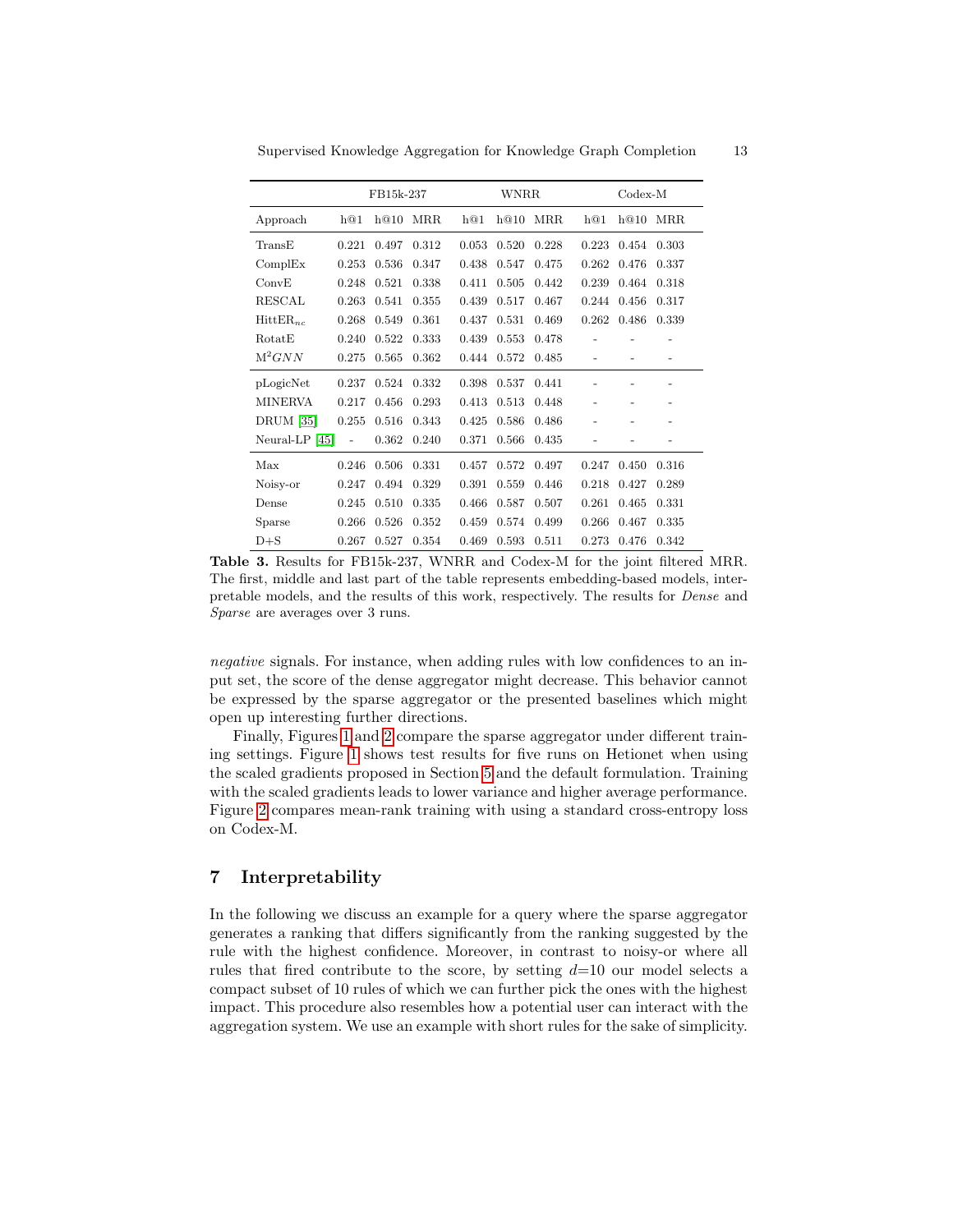

Fig. 1. MRR in tail direction for five runs on Hetionet when training under the scaled/non-scaled gradient.



<span id="page-13-1"></span><span id="page-13-0"></span>Fig. 2. Valid MRR per epoch on Codex-M for Mean-Rank training  $(\star)$ and ordinary Cross-Entropy loss (+).

The target query asks for new diseases to which the compound *Methotrexate* (DB00563) can be applied. Our method ranks the correct answer systemic lupus erythematosus first, an autoimmune disease in which the body's immune system mistakenly attacks healthy tissue in many parts of the body.

To illustrate this example, we have chosen the eight rules with the highest confidences and depicted their normalized values for each of the ten dimensions side by side on the left part of Figure [3.](#page-14-0) Different rules can be distinguished by their color and position within the group of bars that reflects the value of a specific dimension. Note that the most confident rule that created a candidate for the query had a confidence of 0.357, while the  $#1$  candidate proposed by our method received a score of 0.806. This is caused by the fact that the rules that recited this candidate differ significantly with respect to their latent features. There are several dimension (in particular 5,6, 8 and 9), where we learned a significantly higher value for that specific rule compared to all other rules. This means at the same time that a large fraction of the overall power of this rule is assumed to be independent from the other rules and increases the overall score. If the rules had similar values in most of the dimensions, the resulting score would be close to the score of the maximum strategy.

A domain expert, who wants to understand why a certain candidate is ranked at  $\#1$ , is probably interested in a small set of rules that had the highest influence on the prediction. These are obviously the rules that dominate in some of the dimensions. To quantify their contribution we computed for each rule the sum of values over all dimensions taking only those dimension into account where the rule received the maximal value compared to the other rules. The resulting scores are depicted on the right part of Figure [3.](#page-14-0) This means that rules  $r_{229}$  and  $r_{264}$  are the most important two rules. Let us take a closer look at these rules and their meaning:

 $r_{229}$  CtD(X,Disease::DOID:9074) <= CtD(X,Disease::DOID:7148) - If a compound can be used as treatment for rheumatoid arthritis (DOID:7148), it might also be applied to treat the disease *lupus erythematosus* (DOID:9074).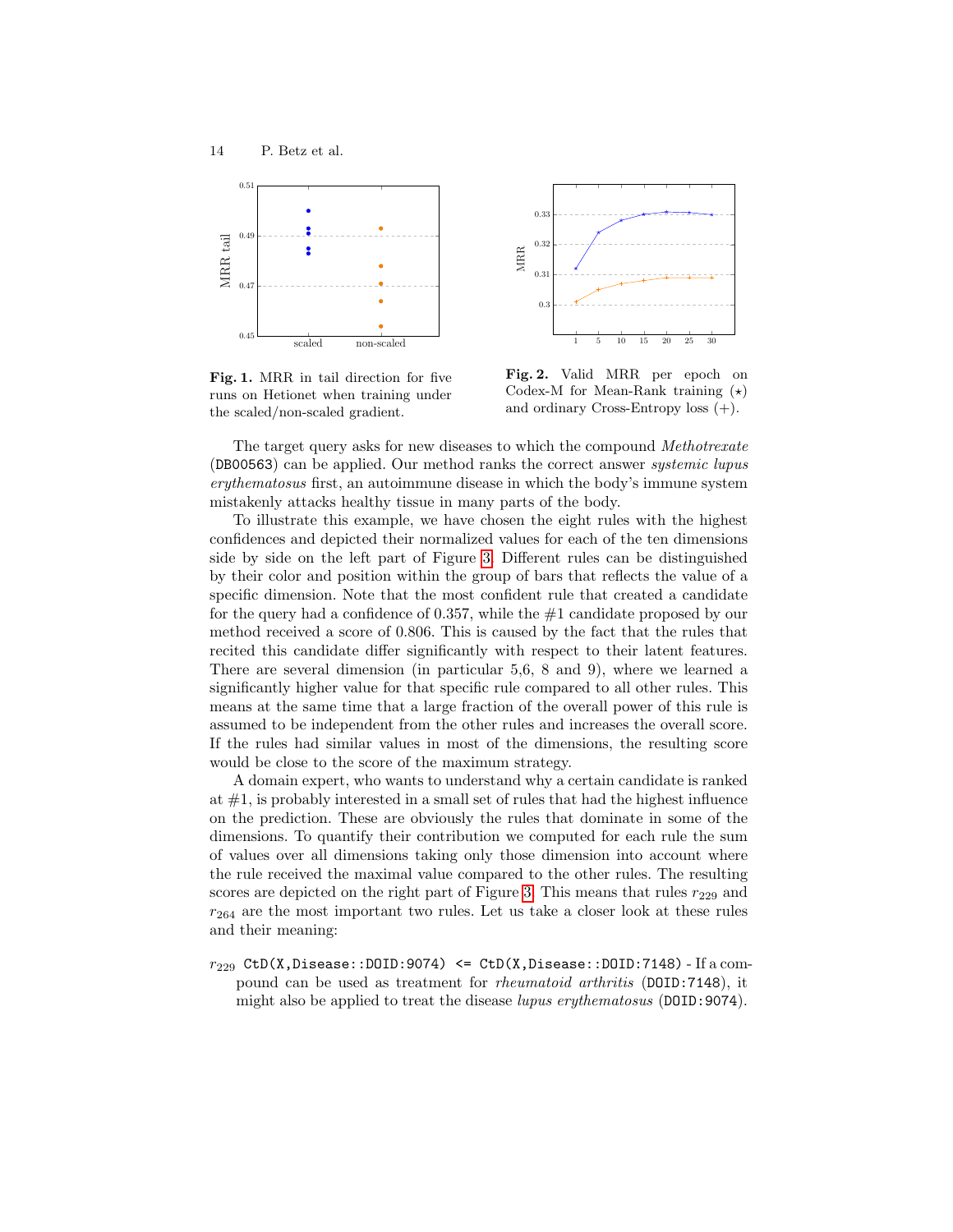

<span id="page-14-0"></span>Fig. 3. Rule features when searching new treatments for *Methotrexate*.

Since Methotrexate is known to been used for rheumatoid arthritis, lupus erythematosus is predicted by the rule.

 $r_{264}$  CtD(Compound::DB00563,Y) <= D1A(Y, Anatomy::UBERON:0000043) - If a disease is diagnosed to affect a tendon (UBERON:0000043), that disease might be treated with Methotrexate (DB0056). Since Methotrexate is known to been used in such a context, it is predicted by the rule.

These two rules fire for different reasons. The first rule is based on observing that two different ailments which both correspond to autoimmune diseases are likely treatable by the same compound. The second rule focuses on a specific body part, the tendon, which – if afflicted by a disease – can often be treated with Methotrexate. In almost all cases tendons are either ruptured (no drug required) or inflamed which makes them treatable by Methotrexate. Figure [3](#page-14-0) shows that our approach is capable to learn that these two rules are not redundant. It increases the score of a candidate that is proposed by both rules, which is in our case lupus erythematosus, a disease which can affect tendons and for which compounds have been applied that have also been applied to rheumatoid arthritis.

# 8 Conclusion

We showed empirically that simple rule learning approaches achieve strong results on the task of drug repurposing. We presented learnable knowledge aggregation in form of latent rule aggregation. To our best knowledge, this is a novel approach that differs fundamentally from symbolic and latent approaches proposed so far for KGC. In particular, we presented an aggregation function, the sparse aggregator, which can be learned on the training set and we proposed to employ black-box optimization. We found empirically that the sparse aggregator improves over baseline aggregation techniques. It is is on-par with standard KGE methods and is state-of-the-art on the Hetionet dataset, while still maintaining interpretability. The sparse model learns how to aggregate rules as positive evidence, however, it is not capable to learn that a rule or a combination of rules makes a prediction less likely. It might thus be beneficial to incorporate negative evidence into the model which opens up directions for future research.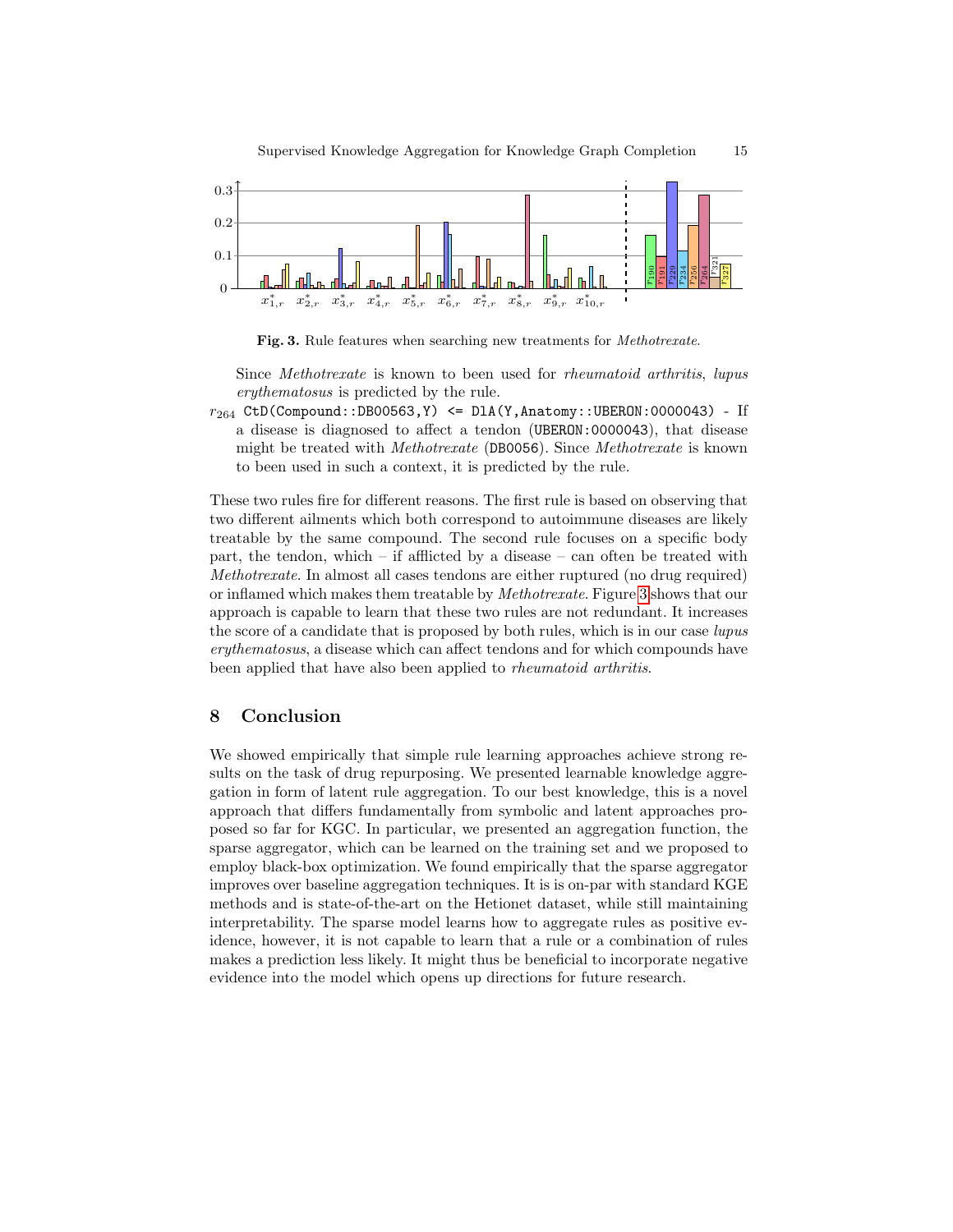# <span id="page-15-0"></span>A Experimental Details

#### A.1 Model Input

On the highest abstraction level, our models take as input a list of rules and output a real-valued score. More precisely, for a query  $q = (s, p, ?)$  (same in head direction) we collect the  $top_n$  answer candidates  $c_i$  proposed by AnyBURL, that is, the candidates that were generated by at least one rule. For each of these candidates the respective list of rules defines the model input. Then, the descriptions of the main text apply. Finally, we obtain a vector of scores and likewise a ranking in regard to all candidate answers  $c_i$ . At test time, this ranking can directly be used for the evaluation. At training time, we distinguish the true answer/candidate  $c^*$  and the remaining candidates  $c'$  which we filter with the training set, i.e, we exclude a  $c' \neq c^*$  if a triple  $(s, p, c')$  exists in train. For a ranking loss we can now calculate the query loss of  $q$  as explained in Section [5.2.](#page-7-0) For some arbitrary loss function such as cross-entropy,  $c^*$  defines the true candidate and the remaining candidates  $c'$  define the reference candidates or pseudo negative candidates.

## A.2 Hyperparameters

For all the experiments, we use a max  $top-n=100$ , the Adagrad optimizer, and a batch-size of 256. Training is performed by using early stopping based on the validation set. LibKGE based configuration files for the experiments are provided in the supplementary materials.

Sparse aggregator. The hyperparameters that we are concerned with are dropout on the latent features, the latent dimension  $d$ , and the learning rate  $lr$ . For Hetionet we set  $d=10$ , dropout=0.15 and  $lr=0.9$ . On Fb15k-237 we set  $d=40$ , dropout=0.4, and  $lr=0.02$ . For WNRR we set  $d=50$ , dropout=0.4 and  $lr=0.03$ . For Codex-m we set  $d=40$ , dropout=0.4 and  $lr=0.02$ . For all the experiments we use a value of 5 for lambda when training on the mean-rank loss.

Dense aggregator. The dense aggregator follows in its architecture the Py-Torch BERT encoder with the modification as explained in Section [5.3.](#page-8-1) We use 4 heads and 4 layers throughout all the experiments. The feed-forward dimensionality within the encoder is 256. For Hetionet we use  $d=20$ , dropout=0.15 and  $lr=0.01$ . For the remaining datasets we use  $d=56$ , dropout=0.15, and  $lr=0.005$ . We set the maximal number of rules per input list to 50 for the dense aggregator for all the experiments.

### A.3 Rule sets

The base data for our experiments are the rules learned with AnyBURL. These are processed in a pre-processing pipeline to generate the inputs for the aggregators as explained above. For all the datasets we exclude AC2 rules and rules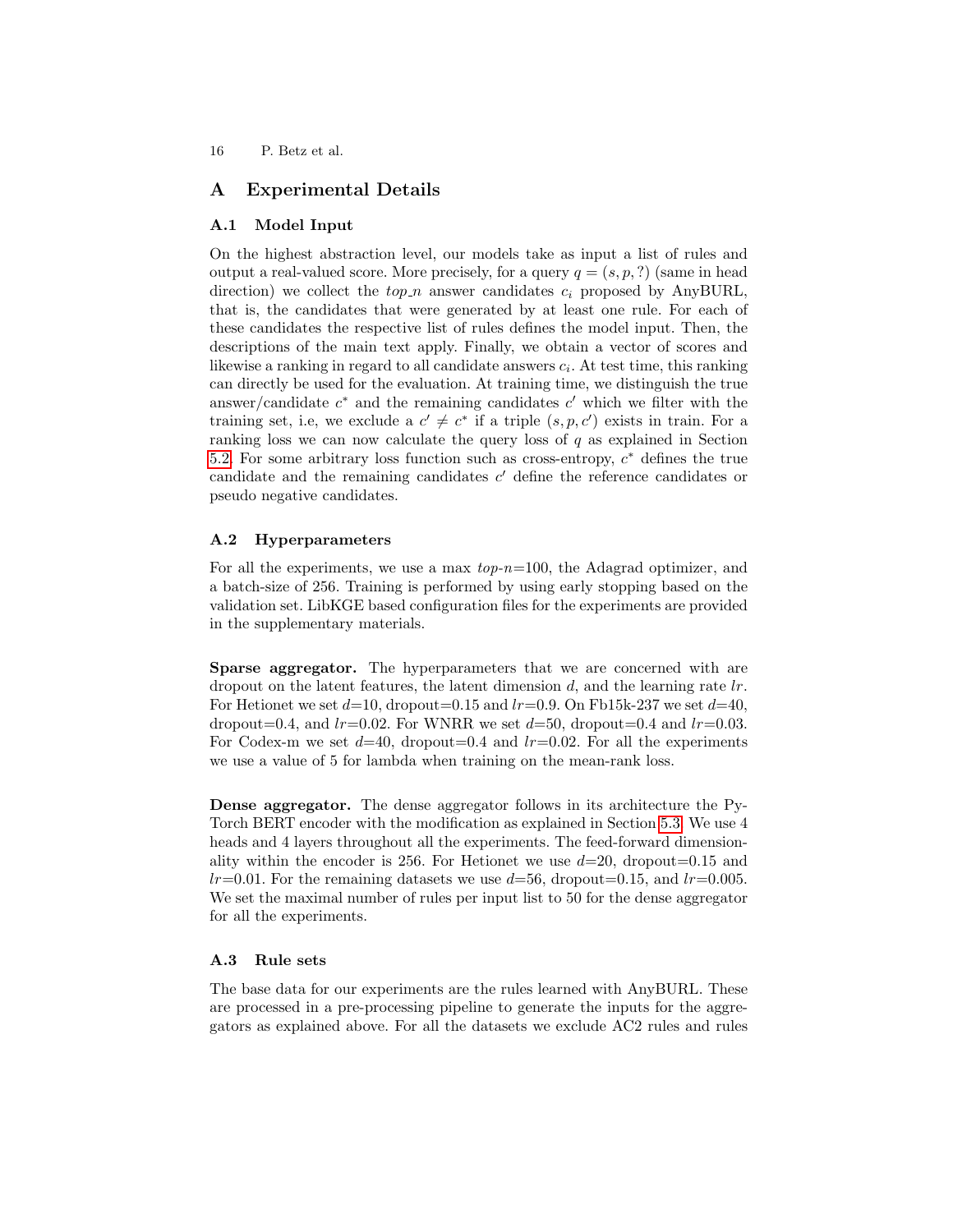with an empty body. This leaves the AnyBURL performance mostly unchanged but we report newest AnyBURL results reported by the authors.

For WNRR rules are mined for 3600 seconds and we set the maximum length for cyclical rules equal to 5 as suggested in the AnyBURL documentation. All the learned rules are processed for training the models on this dataset. For the remaining datasets the default AnyBURL parameters are used. Here, we prune the learned rulesets slightly and only process rules that had at least 5 (10) true predictions for sparse (dense). On Hetionet rules are learned for 1000 seconds for dense and sparse. On Fb15k-237 rules are learned for 3600 (500) seconds for sparse (dense). Finally, on Codex-M rules are learend for 1000 (500) seconds for sparse (dense).

# References

- <span id="page-16-0"></span>1. Ali, M., Berrendorf, M., Hoyt, C.T., Vermue, L., Galkin, M., Sharifzadeh, S., Fischer, A., Tresp, V., Lehmann, J.: Bringing light into the dark: A large-scale evaluation of knowledge graph embedding models under a unified framework. IEEE Transactions on Pattern Analysis and Machine Intelligence (2021)
- <span id="page-16-1"></span>2. Belleau, F., Nolin, M.A., Tourigny, N., Rigault, P., Morissette, J.: Bio2rdf: towards a mashup to build bioinformatics knowledge systems. Journal of biomedical informatics 41(5), 706–716 (2008)
- <span id="page-16-7"></span>3. Betz, P., Niepert, M., Minervini, P., Stuckenschmidt, H.: Backpropagating through markov logic networks. In: Proceedings of 15th International Workshop on Neural-Symbolic Learning and Reasoning. vol. 2986, pp. 67–81. CEUR (2021)
- <span id="page-16-3"></span>4. Bordes, A., Usunier, N., Garcia-Duran, A., Weston, J., Yakhnenko, O.: Translating embeddings for modeling multi-relational data. In: Neural Information Processing Systems (NIPS). pp. 1–9 (2013)
- <span id="page-16-9"></span>5. Broscheit, S., Ruffinelli, D., Kochsiek, A., Betz, P., Gemulla, R.: Libkge-a knowledge graph embedding library for reproducible research. In: Proceedings of the 2020 Conference on Empirical Methods in Natural Language Processing: System Demonstrations. pp. 165–174 (2020)
- <span id="page-16-8"></span>6. Chen, S., Liu, X., Gao, J., Jiao, J., Zhang, R., Ji, Y.: Hitter: Hierarchical transformers for knowledge graph embeddings. In: Proceedings of the 2021 Conference on Empirical Methods in Natural Language Processing (EMNLP) (2020)
- <span id="page-16-5"></span>7. Cohen, W., Yang, F., Mazaitis, K.R.: Tensorlog: A probabilistic database implemented using deep-learning infrastructure. In: Journal of Artificial Intelligence Research. vol. 67, pp. 285–325 (2020)
- <span id="page-16-6"></span>8. Das, R., Dhuliawala, S., Zaheer, M., Vilnis, L., Durugkar, I., Krishnamurthy, A., Smola, A., McCallum, A.: Go for a walk and arrive at the answer: Reasoning over paths in knowledge bases using reinforcement learning. arXiv preprint arXiv:1711.05851 (2017)
- <span id="page-16-4"></span>9. Dettmers, T., Minervini, P., Stenetorp, P., Riedel, S.: Convolutional 2d knowledge graph embeddings. In: Proceedings of the AAAI Conference on Artificial Intelligence. vol. 32, pp. 1811–1818 (2018)
- <span id="page-16-2"></span>10. Devlin, J., Chang, M.W., Lee, K., Toutanova, K.: BERT: Pre-training of deep bidirectional transformers for language understanding. In: Proceedings of the 2019 Conference of the North American Chapter of the Association for Computational Linguistics: Human Language Technologies, Volume 1 (Long and Short Papers) (Jun 2019)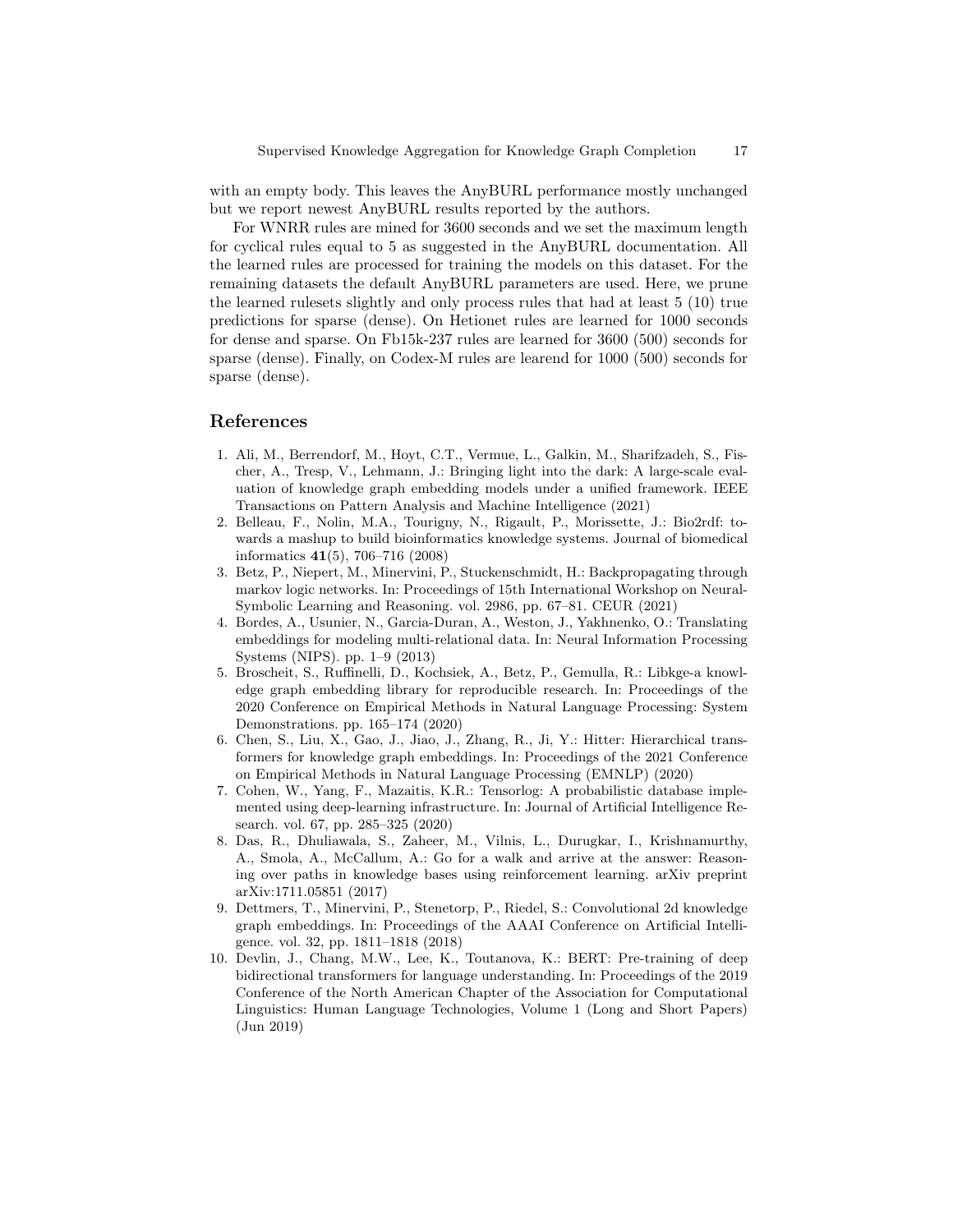- 18 P. Betz et al.
- <span id="page-17-0"></span>11. Dörpinghaus, J., Jacobs, M.: Semantic knowledge graph embeddings for biomedical research: Data integration using linked open data. In: SEMANTICS Posters&Demos (2019)
- <span id="page-17-14"></span>12. Evans, R., Grefenstette, E.: Learning explanatory rules from noisy data. In: Journal of Artificial Intelligence Research. vol. 61, pp. 1–64 (2018)
- <span id="page-17-9"></span>13. Galárraga, L., Teflioudi, C., Hose, K., Suchanek, F.M.: Fast rule mining in ontological knowledge bases with amie. The VLDB Journal 24(6), 707–730 (2015)
- <span id="page-17-10"></span>14. Galárraga, L.A., Teflioudi, C., Hose, K., Suchanek, F.: Amie: association rule mining under incomplete evidence in ontological knowledge bases. In: Proceedings of the 22nd international conference on World Wide Web. pp. 413–422 (2013)
- <span id="page-17-13"></span>15. García-Durán, A., Niepert, M.: Kblrn: End-to-end learning of knowledge base representations with latent, relational, and numerical features. UAI (2018)
- <span id="page-17-3"></span>16. Himmelstein, D.S., Lizee, A., Hessler, C., Brueggeman, L., Chen, S.L., Hadley, D., Green, A., Khankhanian, P., Baranzini, S.E.: Systematic integration of biomedical knowledge prioritizes drugs for repurposing. Elife 6, e26726 (2017)
- <span id="page-17-17"></span>17. Hochreiter, S., Schmidhuber, J.: Long short-term memory. In: Neural computation. vol. 9, pp. 1735–1780. MIT Press (1997)
- <span id="page-17-1"></span>18. Liu, Y., Hildebrandt, M., Joblin, M., Ringsquandl, M., Raissouni, R., Tresp, V.: Neural multi-hop reasoning with logical rules on biomedical knowledge graphs. In: European Semantic Web Conference. pp. 375–391. Springer (2021)
- <span id="page-17-4"></span>19. Meilicke, C., Betz, P., Stuckenschmidt, H.: Why a naive way to combine symbolic and latent knowledge base completion works surprisingly well. In: 3rd Conference on Automated Knowledge Base Construction (2021)
- <span id="page-17-5"></span>20. Meilicke, C., Chekol, M.W., Fink, M., Stuckenschmidt, H.: Reinforced anytime bottom up rule learning for knowledge graph completion (2020)
- <span id="page-17-6"></span>21. Meilicke, C., Chekol, M.W., Ruffinelli, D., Stuckenschmidt, H.: Anytime bottom-up rule learning for knowledge graph completion. In: Proceedings of the 28th International Joint Conference on Artificial Intelligence (IJCAI). IJCAI/AAAI Press (2019)
- <span id="page-17-11"></span>22. Meilicke, C., Fink, M., Wang, Y., Ruffinelli, D., Gemulla, R., Stuckenschmidt, H.: Fine-grained evaluation of rule- and embedding-based systems for knowledge graph completion. In: Proceedings of the International Semantic Web Conference. pp. 3–20. Springer International Publishing (2018)
- <span id="page-17-15"></span>23. Minervini, P., Bošnjak, M., Rocktäschel, T., Riedel, S., Grefenstette, E.: Differentiable reasoning on large knowledge bases and natural language. In: Proceedings of the AAAI Conference on Artificial Intelligence. vol. 34, pp. 5182–5190 (2020)
- <span id="page-17-16"></span>24. Minervini, P., Riedel, S., Stenetorp, P., Grefenstette, E., Rocktäschel, T.: Learning reasoning strategies in end-to-end differentiable proving. In: International Conference on Machine Learning. pp. 6938–6949. PMLR (2020)
- <span id="page-17-2"></span>25. Mohamed, S.K., Nounu, A., Nováček, V.: Drug target discovery using knowledge graph embeddings. In: Proceedings of the 34th ACM/SIGAPP Symposium on Applied Computing. pp. 11–18 (2019)
- <span id="page-17-8"></span>26. Nickel, M., Tresp, V., Kriegel, H.: A three-way model for collective learning on multi-relational data. In: Getoor, L., Scheffer, T. (eds.) Proceedings of the 28th International Conference on Machine Learning. pp. 809–816. Omnipress (2011)
- <span id="page-17-7"></span>27. Niepert, M., Minervini, P., Franceschi, L.: Implicit mle: Backpropagating through discrete exponential family distributions. NeurIPS (2021)
- <span id="page-17-12"></span>28. Ott, S., Graf, L., Agibetov, A., Meilicke, C., Samwald, M.: Scalable and interpretable rule-based link prediction for large heterogeneous knowledge graphs (2020)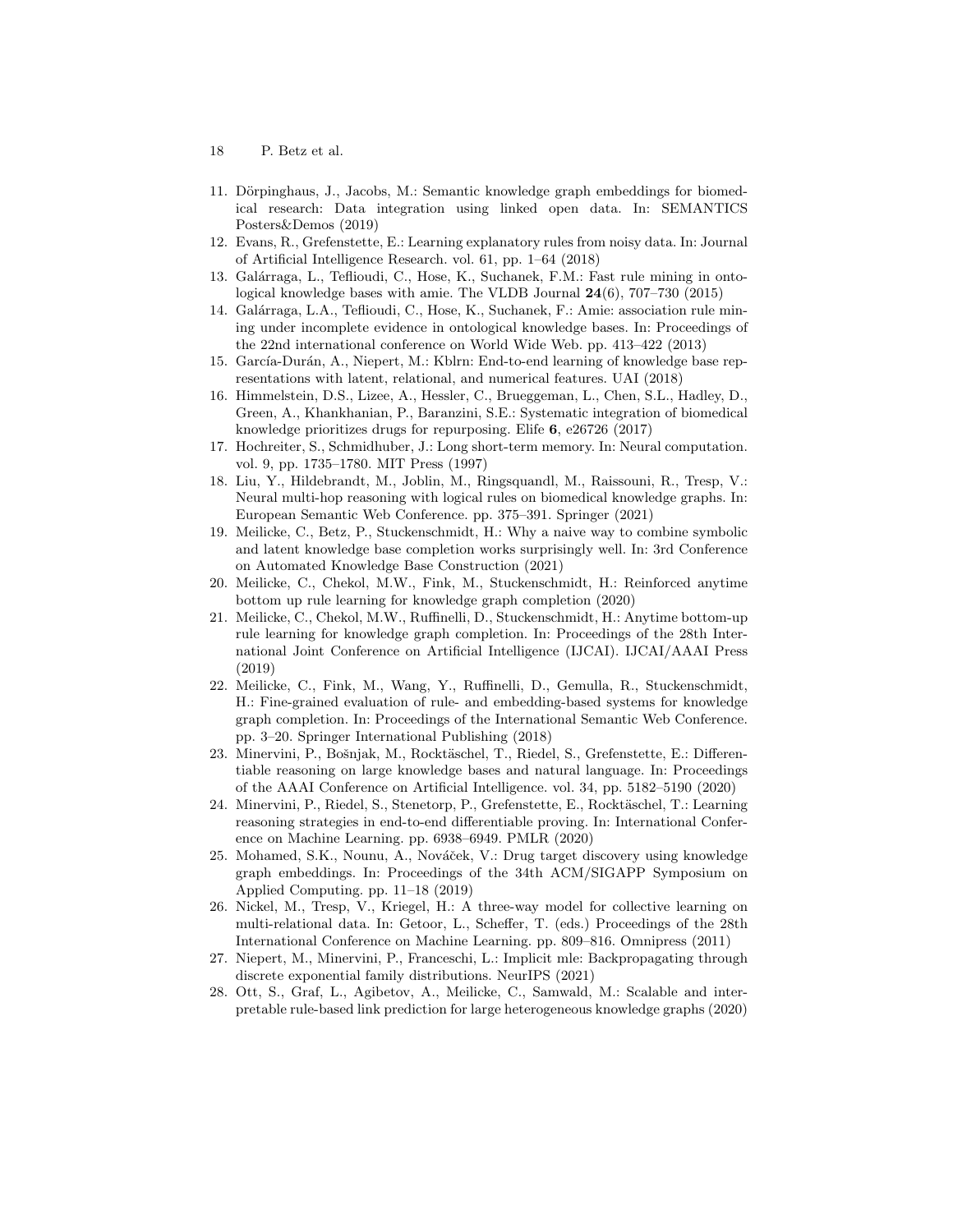- <span id="page-18-3"></span>29. Pogančić, M.V., Paulus, A., Musil, V., Martius, G., Rolinek, M.: Differentiation of blackbox combinatorial solvers. In: International Conference on Learning Representations (2020)
- <span id="page-18-12"></span>30. Qu, M., Tang, J.: Probabilistic logic neural networks for reasoning. In: International Conference on Learning Representations (2020)
- <span id="page-18-7"></span>31. Rocktäschel, T., Riedel, S.: End-to-end differentiable proving. In: Advances in Neural Information Processing Systems 30: Annual Conference on Neural Information Processing Systems 2017. pp. 3788–3800 (2017)
- <span id="page-18-4"></span>32. Rol´ınek, M., Musil, V., Paulus, A., Vlastelica, M., Michaelis, C., Martius, G.: Optimizing rank-based metrics with blackbox differentiation. In: Proceedings of the IEEE/CVF Conference on Computer Vision and Pattern Recognition. pp. 7620–7630 (2020)
- <span id="page-18-1"></span>33. Rossi, A., Barbosa, D., Firmani, D., Matinata, A., Merialdo, P.: Knowledge graph embedding for link prediction: A comparative analysis. ACM Transactions on Knowledge Discovery from Data (TKDD) 15(2), 1–49 (2021)
- <span id="page-18-0"></span>34. Ruffinelli, D., Broscheit, S., Gemulla, R.: You CAN teach an old dog new tricks! on training knowledge graph embeddings. In: International Conference on Learning Representations (2020)
- <span id="page-18-14"></span>35. Sadeghian, A., Armandpour, M., Ding, P., Wang, D.Z.: DRUM: end-to-end differentiable rule mining on knowledge graphs. In: Advances in Neural Information Processing Systems 32: Annual Conference on Neural Information Processing Systems, NeurIPS 2019, Vancouver, BC, Canada. pp. 15321–15331 (2019)
- <span id="page-18-11"></span>36. Safavi, T., Koutra, D.: CoDEx: A Comprehensive Knowledge Graph Completion Benchmark. In: Proceedings of the 2020 Conference on Empirical Methods in Natural Language Processing (EMNLP). pp. 8328–8350. Association for Computational Linguistics, Online (Nov 2020)
- <span id="page-18-2"></span>37. Sola, D., Meilicke, C., Aa, H.v.d., Stuckenschmidt, H.: A rule-based recommendation approach for business process modeling. In: International Conference on Advanced Information Systems Engineering. pp. 328–343. Springer (2021)
- <span id="page-18-13"></span>38. Sun, Z., Deng, Z.H., Nie, J.Y., Tang, J.: Rotate: Knowledge graph embedding by relational rotation in complex space. International Conference on Learning Representations (2019)
- <span id="page-18-10"></span>39. Toutanova, K., Chen, D.: Observed versus latent features for knowledge base and text inference. In: Proceedings of the 3rd workshop on continuous vector space models and their compositionality. pp. 57–66 (2015)
- <span id="page-18-5"></span>40. Trouillon, T., Welbl, J., Riedel, S., Gaussier, E., Bouchard, G.: Complex embed- ´ dings for simple link prediction. In: Balcan, M., Weinberger, K.Q. (eds.) Proceedings of the 33nd International Conference on Machine Learning. JMLR Workshop and Conference Proceedings, vol. 48, pp. 2071–2080. JMLR.org (2016)
- <span id="page-18-6"></span>41. Vashishth, S., Sanyal, S., Nitin, V., Talukdar, P.: Composition-based multirelational graph convolutional networks. In: International Conference on Learning Representations (2020)
- <span id="page-18-9"></span>42. Vaswani, A., Shazeer, N., Parmar, N., Uszkoreit, J., Jones, L., Gomez, A.N., Kaiser, L., Polosukhin, I.: Attention is all you need. Advances in Neural Information Processing Systems pp. 6000–6010 (2017)
- <span id="page-18-15"></span>43. Wang, S., Wei, X., Nogueira dos Santos, C.N., Wang, Z., Nallapati, R., Arnold, A., Xiang, B., Yu, P.S., Cruz, I.F.: Mixed-curvature multi-relational graph neural network for knowledge graph completion. In: Proceedings of the Web Conference 2021. pp. 1761–1771 (2021)
- <span id="page-18-8"></span>44. Xiong, W., Hoang, T., Wang, W.Y.: Deeppath: A reinforcement learning method for knowledge graph reasoning. arXiv preprint arXiv:1707.06690 (2017)